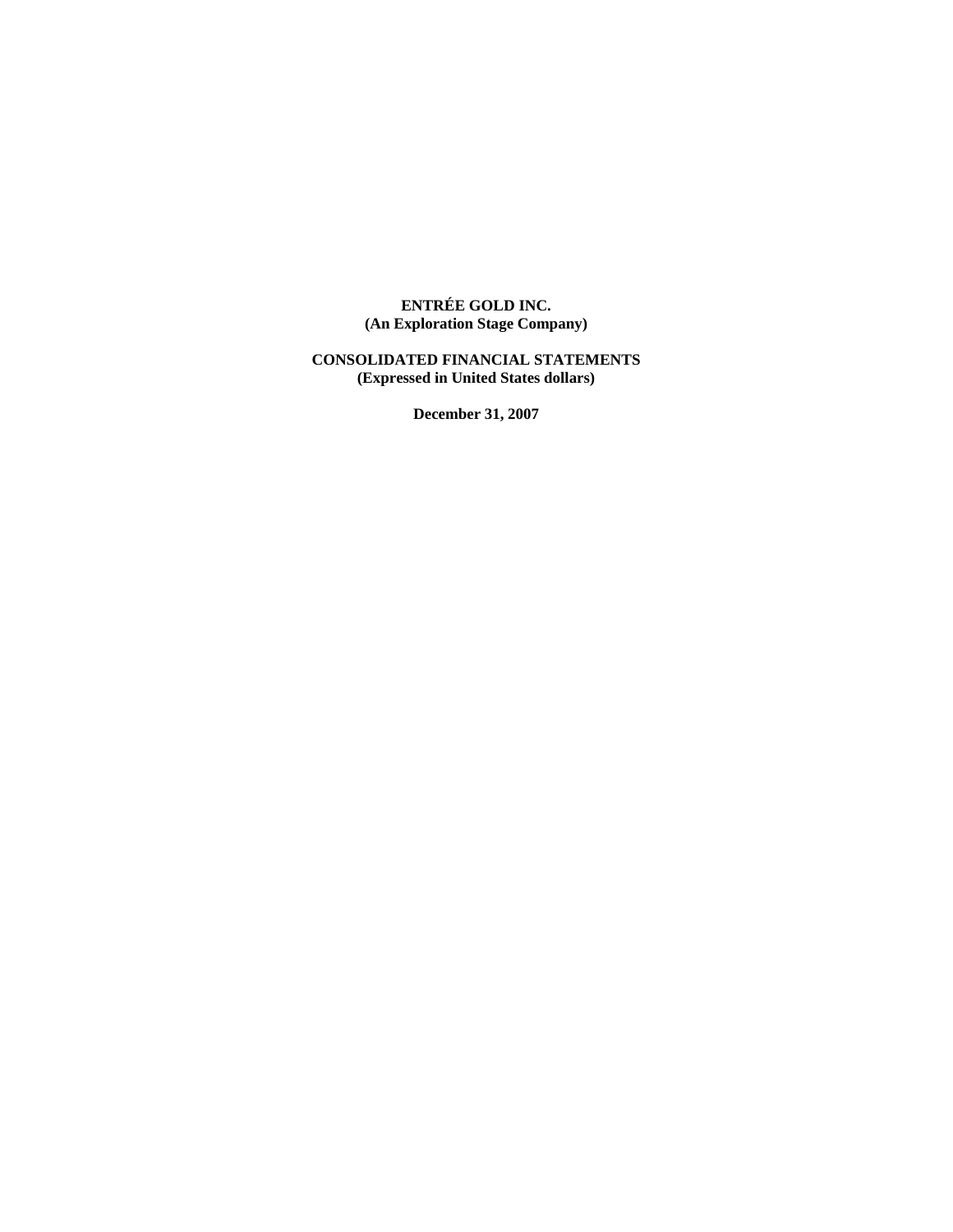## **REPORT OF INDEPENDENT REGISTERED PUBLIC ACCOUNTING FIRM**

To the Board of Directors and Shareholders of Entrée Gold Inc.

We have audited the accompanying consolidated balance sheets of Entree Gold Inc. and subsidiaries (the "Company") as at December 31, 2007 and 2006 and the related consolidated statements of operations and comprehensive loss, stockholders' equity and cash flows for the years then ended and for the cumulative period from inception (July 19, 1995) to December 31, 2007. These consolidated financial statements are the responsibility of the Company's management. Our responsibility is to express an opinion on these financial statements based on our audits.

We conducted our audits in accordance with the standards of the Public Company Accounting Oversight Board (United States). Those standards require that we plan and perform an audit to obtain reasonable assurance about whether the financial statements are free of material misstatement. An audit includes examining, on a test basis, evidence supporting the amounts and disclosures in the financial statements. An audit also includes assessing the accounting principles used and significant estimates made by management, as well as evaluating the overall financial statement presentation. We believe that our audits provide a reasonable basis for our opinion.

In our opinion, the consolidated financial statements referred to above present fairly, in all material respects, the financial position of the Company as at December 31, 2007 and 2006 and the results of its operations and its cash flows for the years then ended and for the cumulative period from inception (July 19, 1995) to December 31, 2007 in conformity with generally accepted accounting principles in the United States of America.

As described in Note 9 to the consolidated financial statements, the Company adopted Financial Accounting Standards Board Interpretation No. 48 "Accounting for Uncertainly in Income Taxes – an interpretation of FASB Statement No. 109", on January 1, 2007.

We have also audited, in accordance with the standards of the Public Company Accounting Oversight Board (United States), the effectiveness of the Company's internal control over financial reporting as of December 31, 2007, based on criteria established in *Internal Control – Integrated Framework* issued by the Committee of Sponsoring Organizations of the Treadway Commission (COSO), and our report dated March 20, 2008 expressed an adverse opinion on the Company's internal control over financial reporting because of material weaknesses.

"DAVIDSON & COMPANY LLP"

March 20, 2008



1200 - 609 Granville Street, P.O. Box 10372, Pacific Centre, Vancouver, BC, Canada, V7Y 1G6 **Telephone (604) 687-0947 Fax (604) 687-6172** 

Vancouver, Canada Chartered Accountants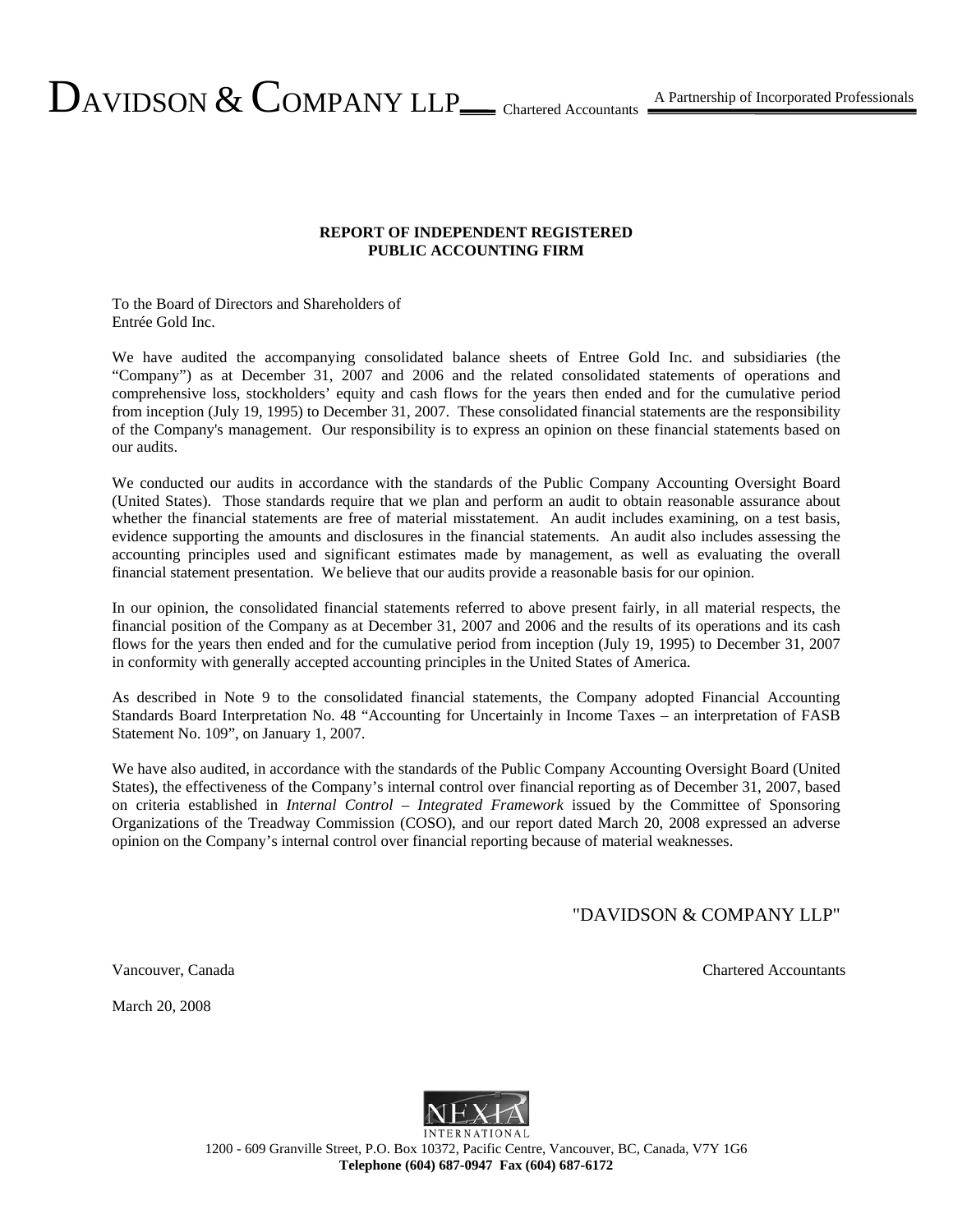## **REPORT OF INDEPENDENT REGISTERED PUBLIC ACCOUNTING FIRM**

To the Board of Directors and Shareholders of Entrée Gold Inc.

We have audited Entrée Gold Inc.'s (the "Company") internal control over financial reporting as of December 31, 2007, based on criteria established in *Internal Control – Integrated Framework* issued by the Committee of Sponsoring Organizations of the Treadway Commission (COSO). The Company's management is responsible for maintaining effective internal control over financial reporting and for its assessment of the effectiveness of internal control over financial reporting included in the accompanying Management's Report on Internal Control Over Financial Reporting. Our responsibility is to express an opinion on the Company's internal control over financial reporting based on our audit.

We conducted our audit in accordance with the standards of the Public Company Accounting Oversight Board (United States). Those standards require that we plan and perform the audit to obtain reasonable assurance about whether effective internal control over financial reporting was maintained in all material respects. Our audit included obtaining an understanding of internal control over financial reporting, assessing the risk that a material weakness exists, and testing and evaluating the design and operating effectiveness of internal control based on the assessed risk. Our audit also included performing such other procedures as we considered necessary in the circumstances. We believe that our audit provides a reasonable basis for our opinion.

A company's internal control over financial reporting is a process designed to provide reasonable assurance regarding the reliability of financial reporting and the preparation of financial statements for external purposes in accordance with generally accepted accounting principles. A company's internal control over financial reporting includes those policies and procedures that (1) pertain to the maintenance of records that, in reasonable detail, accurately and fairly reflect the transactions and dispositions of the assets of the company; (2) provide reasonable assurance that transactions are recorded as necessary to permit preparation of financial statements in accordance with generally accepted accounting principles, and that receipts and expenditures of the company are being made only in accordance with authorizations of management and directors of the company; and (3) provide reasonable assurance regarding prevention or timely detection of unauthorized acquisition, use, or disposition of the company's assets that could have a material effect on the financial statements.

Because of the inherent limitations, internal control over financial reporting may not prevent or detect misstatements. Also, projections of any evaluation of effectiveness to future periods are subject to the risk that controls may become inadequate because of changes in conditions, or that the degree of compliance with the policies or procedures may deteriorate.

A material weakness is a deficiency, or combination of deficiencies, in internal control over financial reporting, such that there is a reasonable possibility that a material misstatement of the Company's annual or interim financial statements will not be prevented or detected on a timely basis. The following material weaknesses have been identified and included in management's assessment: Management determined the controls around information technology systems and processes relating to security, unauthorized access and disaster recover were not effective. Management also determined that controls over accounting for income taxes, including deferred tax assets and the availability of foreign resource expenditures, were not effective. These material weaknesses were considered in determining the nature, timing, and extent of audit tests applied in our audit of the consolidated financial statements as of and for the year ended December 31, 2007 of the Company, and this report does not affect our report on those financial statements.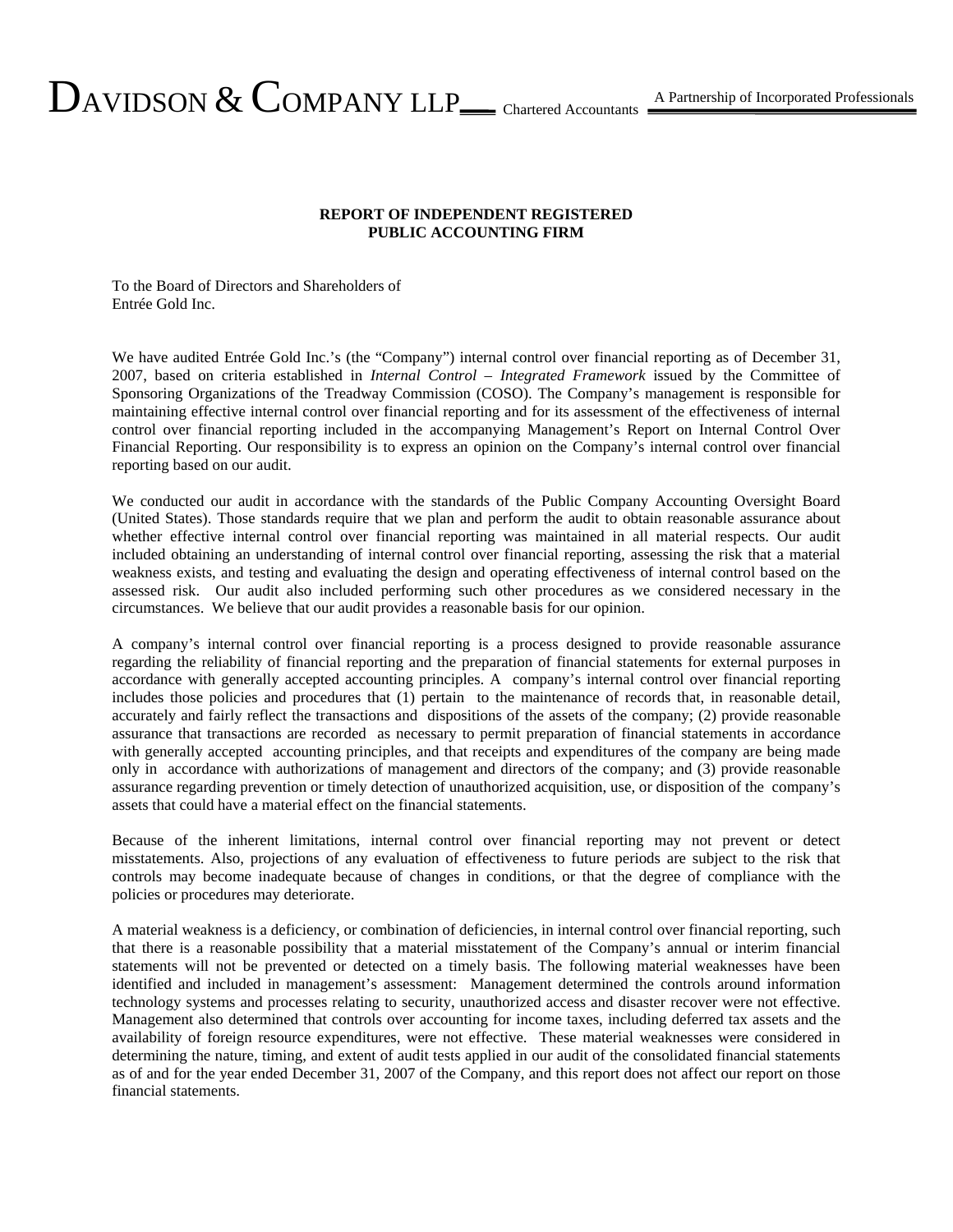In our opinion, because of the effect of the material weaknesses identified above on the achievement of the objectives of the control criteria, the Company has not maintained effective internal control over financial reporting as of December 31, 2007, based on the criteria established in *Internal Control—Integrated Framework* issued by the Committee of Sponsoring Organizations of the Treadway Commission (COSO).

We have also audited, in accordance with the standards of the Public Company Accounting Oversight Board (United States), the consolidated balance sheets of the Company as of December 31, 2007 and 2006, and the related consolidated statements of operations and comprehensive loss, stockholders' equity and cash flows for the years then ended and for the cumulative period from inception (July 19, 1995) to December 31, 2007 and our report dated March 20, 2008 expressed an unqualified opinion.

## "DAVIDSON & COMPANY LLP"

Vancouver, Canada Chartered Accountants





1200 - 609 Granville Street, P.O. Box 10372, Pacific Centre, Vancouver, BC, Canada, V7Y 1G6 **Telephone (604) 687-0947 Fax (604) 687-6172**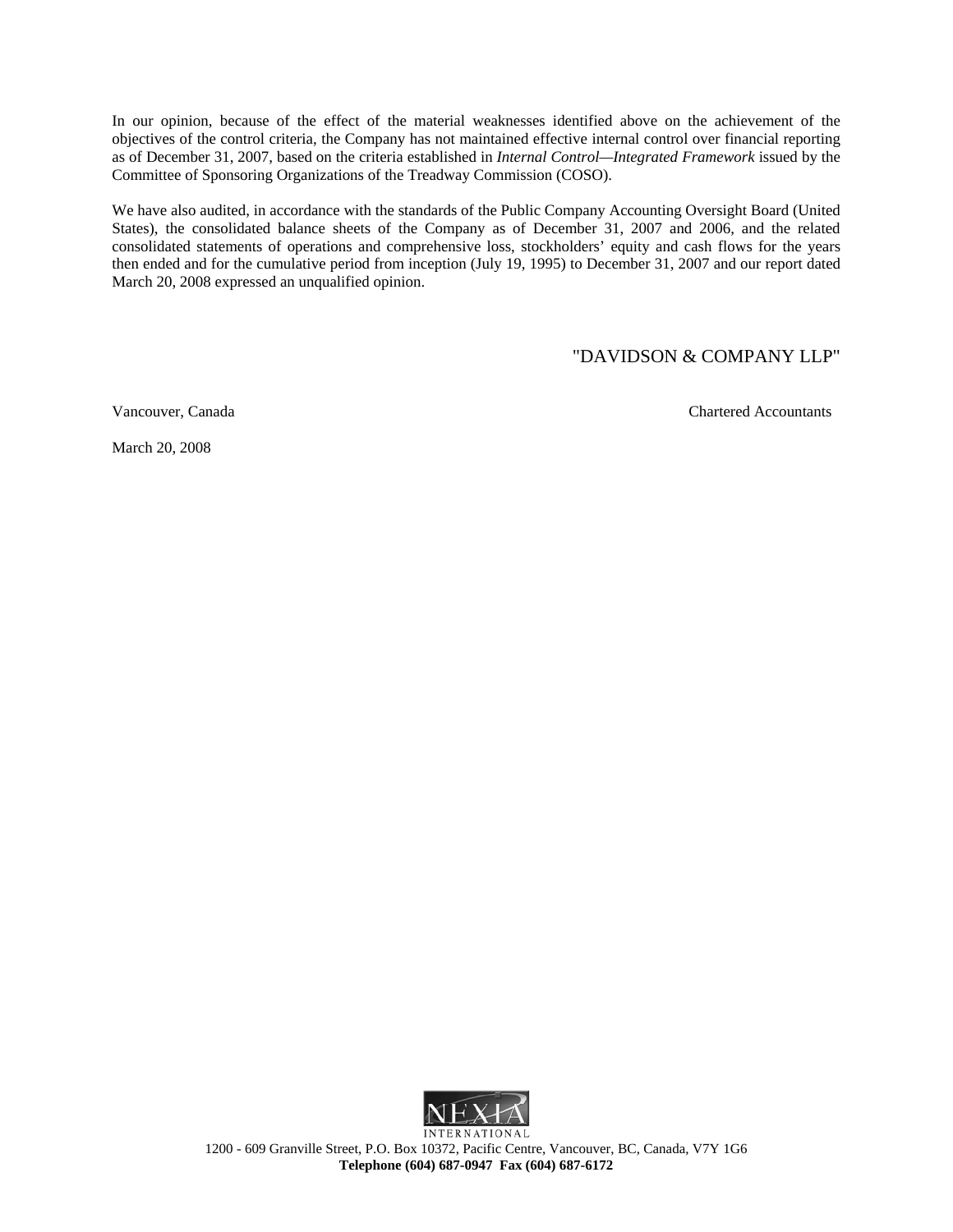(An Exploration Stage Company) CONSOLIDATED BALANCE SHEETS (Expressed in United States dollars)

|                                                                                                                                         | December 31,<br>2007 | December 31,<br>2006 |
|-----------------------------------------------------------------------------------------------------------------------------------------|----------------------|----------------------|
| <b>ASSETS</b>                                                                                                                           |                      |                      |
| <b>Current</b>                                                                                                                          |                      |                      |
| Cash and cash equivalents                                                                                                               | \$<br>67,106,113     | \$<br>14,258,422     |
| Receivables                                                                                                                             | 615,826              | 246,405              |
| Prepaid expenses                                                                                                                        | 475,074              | 160,345              |
| Total current assets                                                                                                                    | 68,197,013           | 14,665,172           |
| Investments (Note 3)                                                                                                                    | 3,032,751            |                      |
| Equipment (Note 4)                                                                                                                      | 841,819              | 844,922              |
| <b>Total assets</b>                                                                                                                     | \$<br>72,071,583     | \$<br>15,510,094     |
| <b>LIABILITIES AND STOCKHOLDERS' EQUITY</b>                                                                                             |                      |                      |
| <b>Current</b>                                                                                                                          |                      |                      |
| Accounts payable and accrued liabilities                                                                                                | \$<br>603,623        | \$<br>356,229        |
| <b>Commitments</b> (Note 12)                                                                                                            |                      |                      |
| <b>Stockholders' equity</b>                                                                                                             |                      |                      |
| Common stock, no par value, unlimited number authorized, (Note 6)<br>93,572,841 (December 31, 2006 - 70,858,093) issued and outstanding | 110,492,309          | 47,294,292           |
| Additional paid-in capital                                                                                                              | 10,691,873           | 9,281,914            |
| Accumulated other comprehensive income:                                                                                                 |                      |                      |
| Foreign currency cummulative translation adjustment                                                                                     | 5,072,288            | 1,532,753            |
| Accumulated deficit during the exploration stage                                                                                        | (54, 788, 510)       | (42, 955, 094)       |
| Total stockholders' equity                                                                                                              | 71,467,960           | 15,153,865           |
| Total liabilities and stockholders' equity                                                                                              | \$<br>72,071,583     | \$<br>15,510,094     |

**Nature of operations** (Note 1)

The accompanying notes are an integral part of these consolidated financial statements.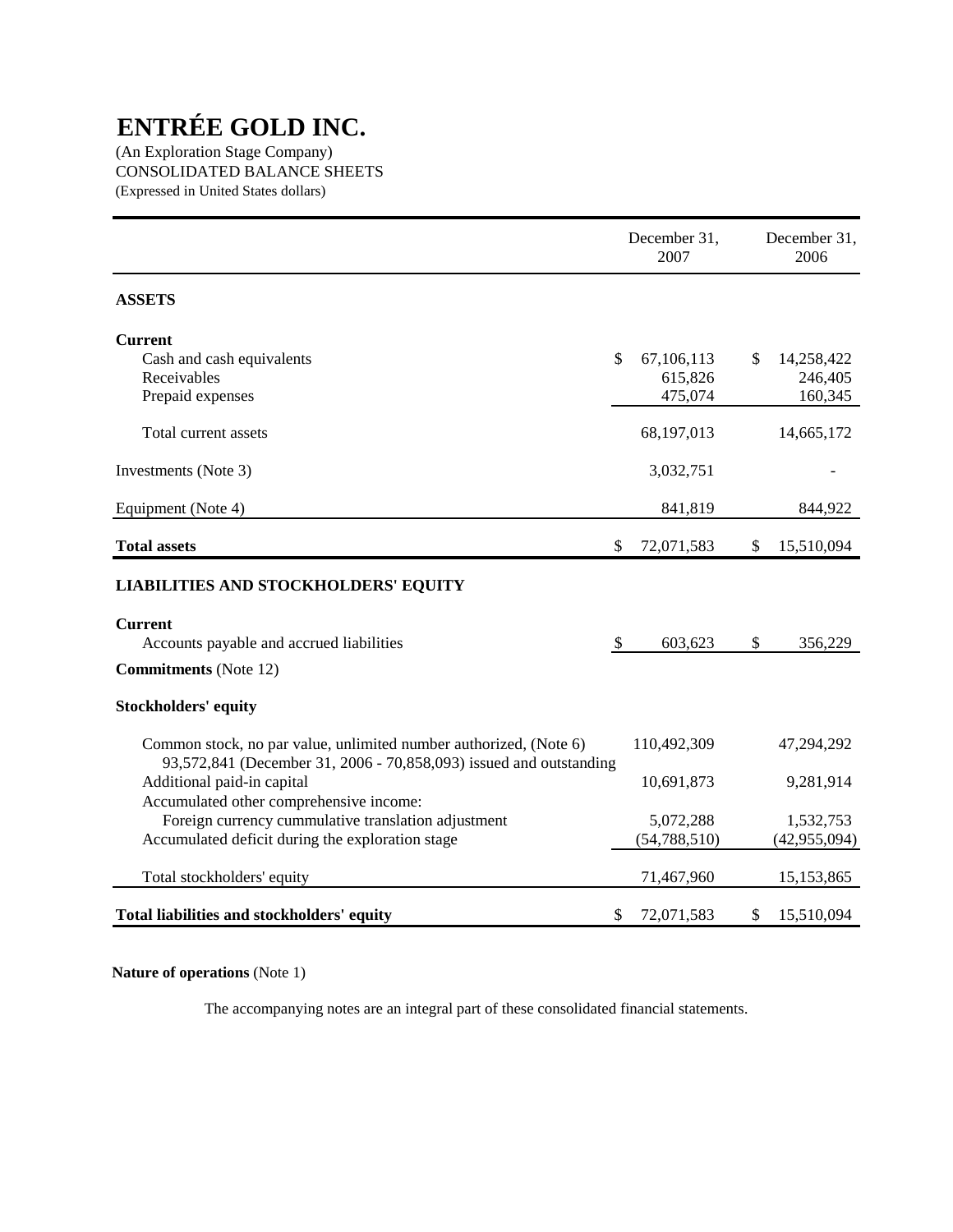(An Exploration Stage Company) CONSOLIDATED STATEMENTS OF OPERATIONS AND COMPREHENSIVE LOSS (Expressed in United States dollars)

|                                               | Year Ended<br>December 31,<br>2007 | Year Ended<br>December 31,<br>2006 | Inception<br>$(July 19, 1995) -$<br>December 31,<br>2007 |
|-----------------------------------------------|------------------------------------|------------------------------------|----------------------------------------------------------|
|                                               |                                    |                                    |                                                          |
| <b>EXPENSES</b>                               |                                    |                                    |                                                          |
| Audit and accounting                          | \$<br>120,567 \$                   | 89,115 \$                          | 381,282                                                  |
| Consulting fees (Note 6)                      | 619,933<br>212,819                 | 247,101<br>200,530                 | 2,279,592                                                |
| Depreciation<br>Escrow shares compensation    |                                    |                                    | 574,259<br>1,790,959                                     |
| Foreign exchange (gain) loss                  | 129,977                            | 19,071                             | 165,961                                                  |
|                                               |                                    |                                    | 1,417,831                                                |
| Legal (Note 6)<br>Loss on settlement of debt  | 259,648                            | 86,316                             | 5,252                                                    |
| Management fees (Notes 6 and 7)               | 739,719                            | 316,314                            | 3,871,582                                                |
| Mineral property interests                    | 6,519,455                          | 6,086,891                          | 34,622,853                                               |
| (Notes 5 and 6)                               |                                    |                                    |                                                          |
| Office and administration (Note 6)            | 1,901,509                          | 1,549,613                          | 5,794,033                                                |
| Regulatory and transfer agent fees            | 273,181                            | 241,942                            | 684,662                                                  |
| Shareholder communications and                |                                    |                                    |                                                          |
| investor relations (Note 6)                   | 802,791                            | 1,304,057                          | 3,533,801                                                |
| Travel                                        | 346,164                            | 236,264                            | 943,051                                                  |
|                                               |                                    |                                    |                                                          |
| <b>Loss from operations</b>                   | (11, 925, 763)                     | (10, 377, 214)                     | (56,065,118)                                             |
| Interest income                               | 1,090,718                          | 721,873                            | 2,274,979                                                |
| Impairment of asset                           |                                    |                                    |                                                          |
| backed commercial paper                       |                                    |                                    |                                                          |
| (Note 3)                                      | (998, 371)                         |                                    | (998, 371)                                               |
| <b>Net loss</b>                               | \$<br>$(11,833,416)$ \$            | $(9,655,341)$ \$                   | (54, 788, 510)                                           |
|                                               |                                    |                                    |                                                          |
| Comprehensive loss:                           |                                    |                                    |                                                          |
| Net loss                                      | \$<br>$(11,833,416)$ \$            | $(9,655,341)$ \$                   | (54, 788, 510)                                           |
| Foreign currency translation adjustment       | 3,539,535                          | 252,317                            | 5,072,288                                                |
| <b>Comprehensive loss</b>                     | \$<br>$(8,293,881)$ \$             | $(9,403,024)$ \$                   | (49,716,222)                                             |
| Basic and diluted loss per share              | \$<br>$(0.16)$ \$                  | (0.14)                             |                                                          |
| Weighted average number of shares outstanding | 74,784,545                         | 70,540,495                         |                                                          |

The accompanying notes are an integral part of these consolidated financial statements.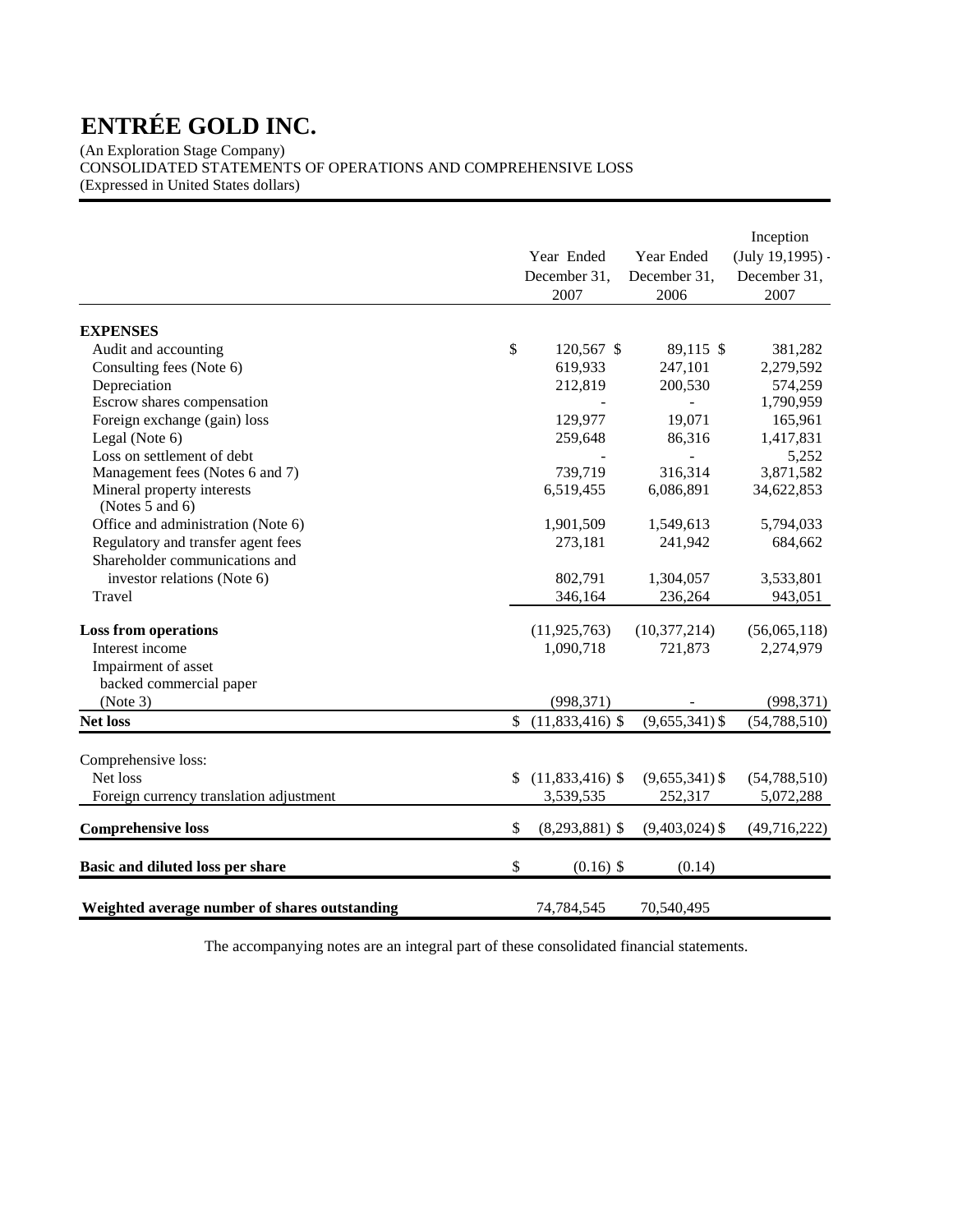(An Exploration Stage Company) CONSOLIDATED STATEMENT OF STOCKHOLDERS' EQUITY (Expressed in United States dollars)

|                                            |               |               |                |                 | Accumulated      |               |
|--------------------------------------------|---------------|---------------|----------------|-----------------|------------------|---------------|
|                                            |               |               |                | Accumulated     | Deficit          |               |
|                                            |               |               | Additional     | Other           | During the       | Total         |
|                                            | Number of     | Common        | Paid-in        | Comprehensive   | Exploration      | Stockholders' |
|                                            | <b>Shares</b> | Stock         | Capital        | Income          | Stage            | Equity        |
| Balance, July 19, 1995 (date of inception) |               | \$            | \$             | \$              | \$               | \$            |
| Shares issued:                             |               |               |                |                 |                  |               |
| Private placements                         | 4,200,000     | 60.852        |                |                 |                  | 60,852        |
| Acquisition of mineral property interests  | 3,200,000     | 147,520       |                |                 |                  | 147,520       |
| Foreign currency translation adjustment    |               |               |                | (756)           |                  | (756)         |
| Net loss                                   |               |               |                |                 | (175, 714)       | (175, 714)    |
| Balance, April 30, 1996                    | 7,400,000     | 208,372       | $\overline{a}$ | (756)           | (175, 714)       | 31,902        |
| Shares issued:                             |               |               |                |                 |                  |               |
| Private placements                         | 3,880,000     | 274,718       |                |                 |                  | 274,718       |
| Foreign currency translation adjustment    |               |               |                | (8,568)         |                  | (8,568)       |
| Net loss                                   |               |               |                | $\sim$          | (56,250)         | (56,250)      |
| Balance, April 30, 1997                    | 11,280,000    | 483,090       | $\overline{a}$ | (9, 324)        | (231,964)        | 241,802       |
| Foreign currency translation adjustment    |               |               |                | (5,216)         |                  | (5,216)       |
| Net loss                                   |               |               |                |                 | (33, 381)        | (33, 381)     |
| Balance, April 30, 1998                    | 11,280,000    | 483,090       | $\blacksquare$ | (14, 540)       | (265, 345)       | 203,205       |
| Foreign currency translation adjustment    |               |               |                | (3, 425)        |                  | (3,425)       |
| Net loss                                   |               |               |                |                 | (40, 341)        | (40, 341)     |
| Balance, April 30, 1999                    | 11,280,000    | 483,090       | $\overline{a}$ | (17,965)        | (305, 686)       | 159,439       |
| Escrow shares compensation                 |               |               | 41,593         |                 |                  | 41,593        |
| Exercise of stock options                  | 1,128,000     | 113,922       |                |                 |                  | 113,922       |
| Foreign currency translation adjustment    |               |               |                | (896)           |                  | (896)         |
| Net loss                                   |               |               |                | $\sim$          | (154, 218)       | (154, 218)    |
| Balance, April 30, 2000                    | 12,408,000    | 597,012       | 41,593         | (18, 861)       | (459,904)        | 159,840       |
| Foreign currency translation adjustment    |               |               |                | (5,627)         |                  | (5,627)       |
| Net loss                                   |               |               |                |                 | (18, 399)        | (18, 399)     |
| Balance, April 30, 2001                    | 12,408,000    | \$<br>597,012 | \$<br>41,593   | \$<br>(24, 488) | \$<br>(478, 303) | \$<br>135,814 |
|                                            |               | -continued-   |                |                 |                  |               |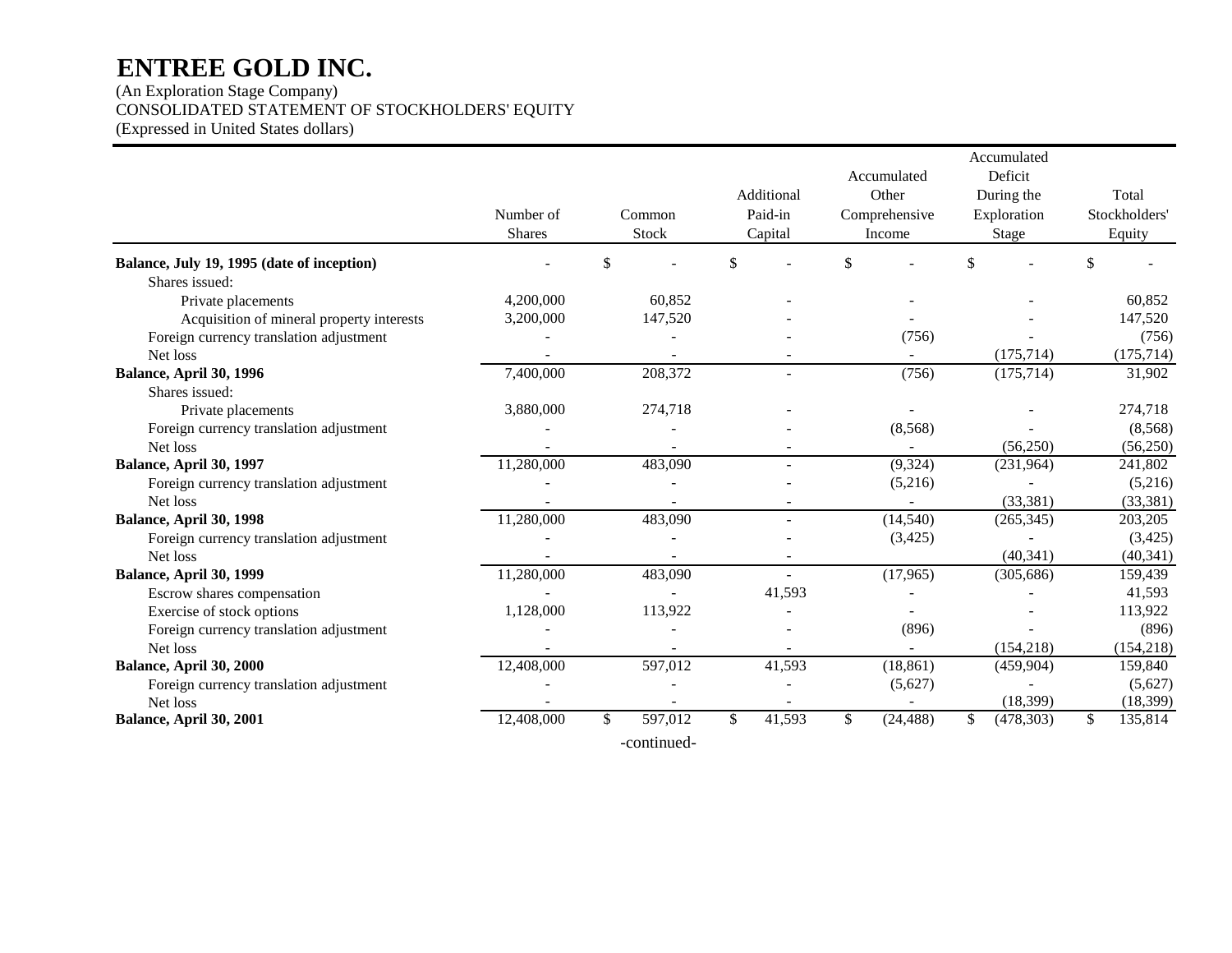## (An Exploration Stage Company) CONSOLIDATED STATEMENT OF STOCKHOLDERS' EQUITY (Expressed in United States dollars)

|                                             |               |              |              |              |                 | Accumulated      |                |
|---------------------------------------------|---------------|--------------|--------------|--------------|-----------------|------------------|----------------|
|                                             |               |              |              |              | Accumulated     | Deficit          |                |
|                                             |               |              |              | Additional   | Other           | During the       | Total          |
|                                             | Number of     |              | Common       | Paid-in      | Comprehensive   | Exploration      | Stockholders'  |
|                                             | <b>Shares</b> |              | Stock        | Capital      | Income          | Stage            | Equity         |
| - continued -                               |               |              |              |              |                 |                  |                |
| Balance, April 30, 2001                     | 12,408,000    | $\mathbb{S}$ | 597,012      | \$<br>41,593 | \$<br>(24, 488) | \$<br>(478, 303) | \$<br>135,814  |
| Foreign currency translation adjustment     |               |              |              |              | (2,561)         |                  | (2,561)        |
| Net loss                                    |               |              |              |              |                 | (22, 490)        | (22, 490)      |
| Balance, April 30, 2002                     | 12,408,000    |              | 597,012      | 41,593       | (27, 049)       | (500, 793)       | 110,763        |
| Shares issued:                              |               |              |              |              |                 |                  |                |
| Private placements                          | 7,500,000     |              | 1,351,055    |              |                 |                  | 1,351,055      |
| Exercise of warrants                        | 12,500        |              | 3,288        |              |                 |                  | 3,288          |
| Agent's finder fee                          | 310,000       |              | 39,178       |              |                 |                  | 39,178         |
| Finder's fee for mineral property interests | 100,000       |              | 35,827       |              |                 |                  | 35,827         |
| Debt settlement                             | 135,416       |              | 45,839       | 5,252        |                 |                  | 51,091         |
| Agent's warrants                            |               |              |              | 16,877       |                 |                  | 16,877         |
| Escrow shares compensation                  |               |              |              | 40,205       |                 |                  | 40,205         |
| Stock-based compensation                    |               |              |              | 16,660       |                 |                  | 16,660         |
| Share issue costs                           |               |              | (211, 207)   |              |                 |                  | (211, 207)     |
| Foreign currency translation adjustment     |               |              |              |              | 73,080          |                  | 73,080         |
| Net loss                                    |               |              |              |              |                 | (1,073,320)      | (1,073,320)    |
| Balance, April 30, 2003                     | 20,465,916    |              | 1,860,992    | 120,587      | 46,031          | (1,574,113)      | 453,497        |
| Shares issued:                              |               |              |              |              |                 |                  |                |
| Private placements and offerings            | 16,352,942    |              | 10,891,160   |              |                 |                  | 10,891,160     |
| Exercise of warrants                        | 3,730,372     |              | 1,316,664    | (6, 443)     |                 |                  | 1,310,221      |
| Exercise of stock options                   | 35,000        |              | 18,730       | (4,026)      |                 |                  | 14,704         |
| Agent's corporate finance fee               | 100,000       |              | 64,192       | 8,384        |                 |                  | 72,576         |
| Mineral property interests (Note 5)         | 5,000,000     |              | 3,806,000    |              |                 |                  | 3,806,000      |
| Agent's warrants                            |               |              |              | 370,741      |                 |                  | 370,741        |
| Escrow shares compensation                  |               |              |              | 1,949,878    |                 |                  | 1,949,878      |
| Stock-based compensation                    |               |              |              | 414,847      |                 |                  | 414,847        |
| Share issue costs                           |               |              | (1,302,715)  |              |                 |                  | (1,302,715)    |
| Foreign currency translation adjustment     |               |              |              |              | 1,950           |                  | 1,950          |
| Net loss                                    |               |              |              |              |                 | (12, 505, 759)   | (12, 505, 759) |
| Balance, December 31, 2003                  | 45,684,230    |              | \$16,655,023 | \$2,853,968  | \$<br>47,981    | \$(14,079,872)   | \$5,477,100    |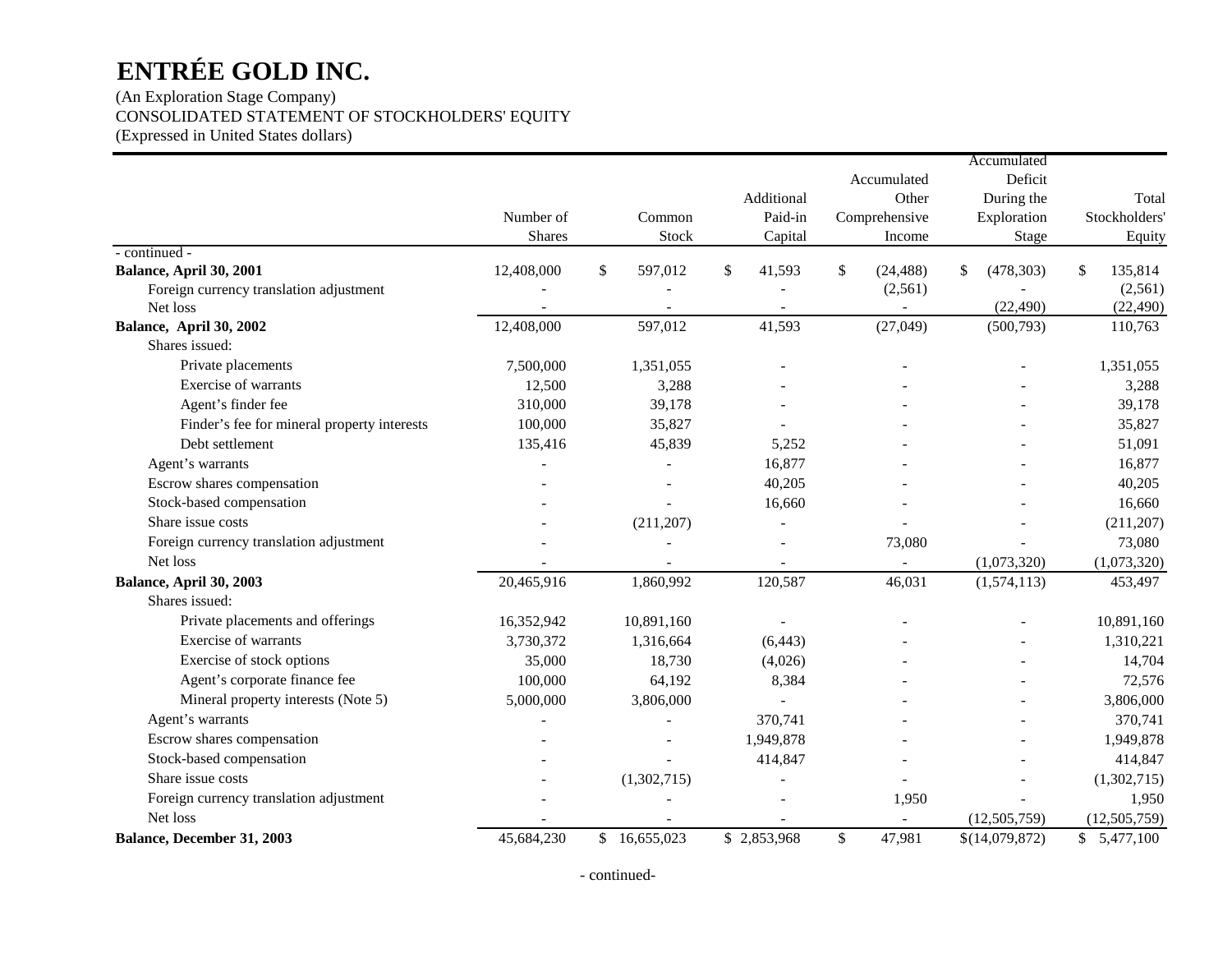(An Exploration Stage Company) CONSOLIDATED STATEMENT OF STOCKHOLDERS' EQUITY (Expressed in United States dollars)

|                                         |               |                  |             |                 | Accumulated    |                 |
|-----------------------------------------|---------------|------------------|-------------|-----------------|----------------|-----------------|
|                                         |               |                  |             | Accumulated     | Deficit        |                 |
|                                         |               |                  | Additional  | Other           | During the     | Total           |
|                                         | Number of     | Common           | Paid-in     | Comprehensive   | Exploration    | Stockholders'   |
|                                         | <b>Shares</b> | Stock            | Capital     | Income          | Stage          | Equity          |
| - continued -                           |               |                  |             |                 |                |                 |
| Balance, December 31, 2003              | 45,684,230    | \$16,655,023     | \$2,853,968 | \$<br>47,981    | \$(14,079,872) | 5,477,100<br>\$ |
| Shares issued:                          |               |                  |             |                 |                |                 |
| Private placement                       | 4,600,000     | 3,846,521        |             |                 |                | 3,846,521       |
| Exercise of warrants                    | 533,836       | 186,208          | (13, 197)   |                 |                | 173,011         |
| Exercise of stock options               | 50,000        | 26,180           | (8,238)     |                 |                | 17,942          |
| Warrants issued for cancellation        |               |                  |             |                 |                |                 |
| of price guarantee (Note 5)             |               |                  | 129,266     |                 |                | 129,266         |
| Escrow shares compensation              |               |                  | 405,739     |                 |                | 405,739         |
| Share issue costs                       |               | (21,026)         |             |                 |                | (21,026)        |
| Stock-based compensation                |               |                  | 1,530,712   |                 |                | 1,530,712       |
| Foreign currency translation adjustment |               |                  |             | 132,501         |                | 132,501         |
| Net loss                                |               |                  |             |                 | (5,528,114)    | (5,528,114)     |
| Balance, December 31, 2004              | 50,868,066    | 20,692,906       | 4,898,250   | 180,482         | (19,607,986)   | 6,163,652       |
| Shares issued:                          |               |                  |             |                 |                |                 |
| Private placement                       | 7,542,410     | 13,538,097       |             |                 |                | 13,538,097      |
| Exercise of warrants                    | 10,456,450    | 10,475,291       |             |                 |                | 10,475,291      |
| Exercise of stock options               | 772,000       | 1,238,581        | (532,908)   |                 |                | 705,673         |
| Escrow shares compensation              |               |                  | (435,583)   |                 |                | (435,583)       |
| Share issue costs                       |               | (521,798)        |             |                 |                | (521,798)       |
| Stock-based compensation                |               |                  | 5,074,100   |                 |                | 5,074,100       |
| Foreign currency translation adjustment |               |                  |             | 1,099,954       |                | 1,099,954       |
| Net loss                                |               |                  |             |                 | (13,691,767)   | (13,691,767)    |
| Balance, December 31, 2005              | 69,638,926    | \$<br>45,423,077 | \$9,003,859 | \$<br>1,280,436 | \$(33,299,753) | \$22,407,619    |
|                                         |               | $-continued$     |             |                 |                |                 |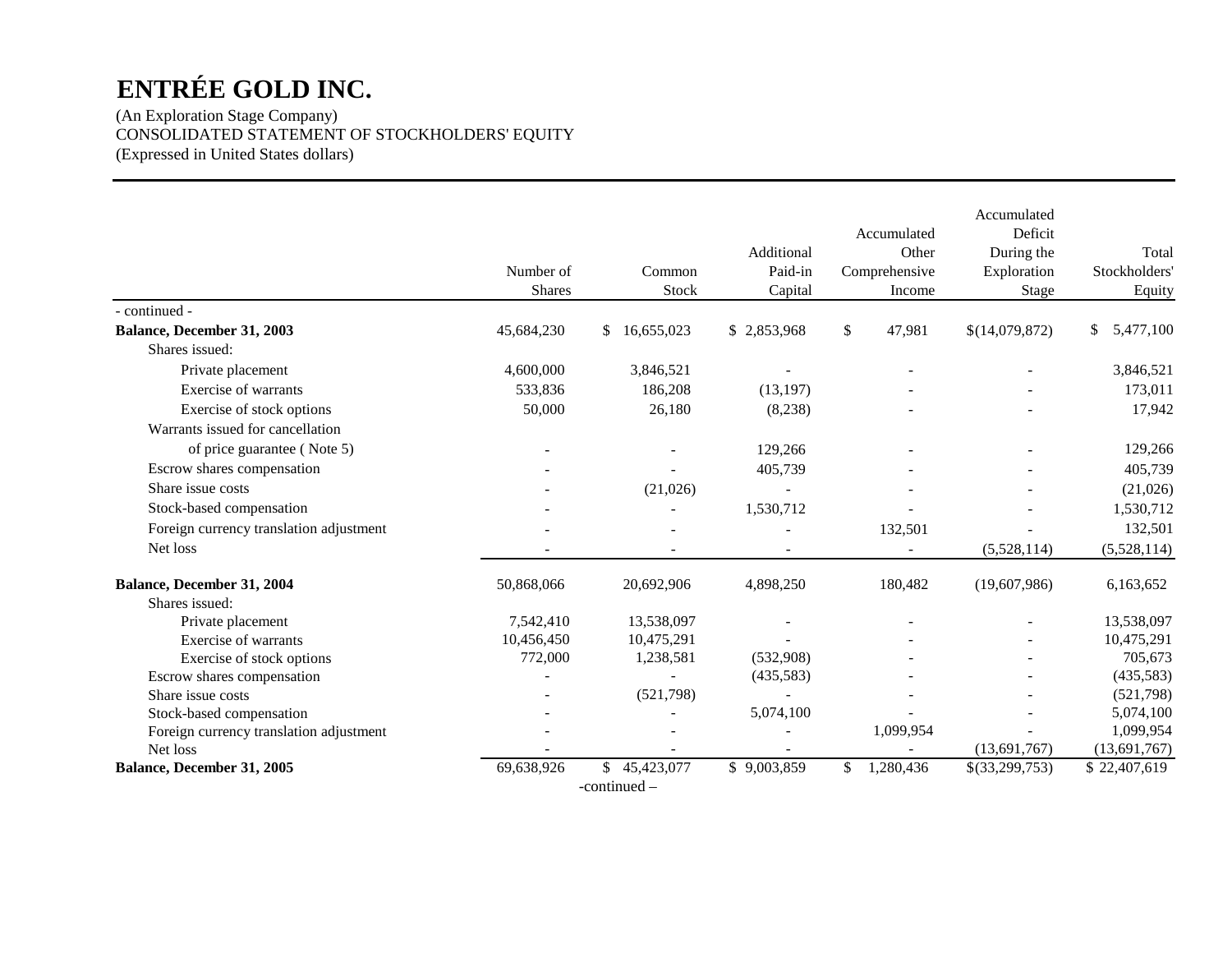(An Exploration Stage Company) CONSOLIDATED STATEMENT OF STOCKHOLDERS' EQUITY (Expressed in United States Dollars)

|                                         | Number of<br><b>Shares</b> |               | Common<br>Stock | Additional<br>Paid-in<br>Capital | Accumulated<br>Other<br>Comprehensive<br>Income |   | Accumulated<br>Deficit<br>During the<br>Exploration<br><b>Stage</b> |               | Total<br>Stockholders'<br>Equity |
|-----------------------------------------|----------------------------|---------------|-----------------|----------------------------------|-------------------------------------------------|---|---------------------------------------------------------------------|---------------|----------------------------------|
| - continued -                           |                            |               |                 |                                  |                                                 |   |                                                                     |               |                                  |
| Balance, December 31, 2005              | 69,638,926                 | <sup>\$</sup> | 45,423,077      | \$<br>9,003,859                  | \$<br>1,280,436                                 | S | (33,299,753)                                                        | <sup>\$</sup> | 22,407,619                       |
| Shares issued:                          |                            |               |                 |                                  |                                                 |   |                                                                     |               |                                  |
| Membership paid in stock                | 4,167                      |               | 8,870           |                                  |                                                 |   |                                                                     |               | 8,870                            |
| Exercise of stock options               | 1,215,000                  |               | 1,862,345       | (753, 628)                       |                                                 |   |                                                                     |               | 1,108,717                        |
| Stock-based compensation                |                            |               |                 | 1,031,683                        |                                                 |   |                                                                     |               | 1,031,683                        |
| Foreign currency translation adjustment |                            |               |                 |                                  | 252,317                                         |   |                                                                     |               | 252,317                          |
| Net loss                                |                            |               |                 |                                  |                                                 |   | (9,655,341)                                                         |               | (9,655,341)                      |
| Balance, December 31, 2006              | 70,858,093                 |               | 47,294,292      | 9,281,914                        | 1,532,753                                       |   | (42, 955, 094)                                                      |               | 15,153,865                       |
| Shares issued:                          |                            |               |                 |                                  |                                                 |   |                                                                     |               |                                  |
| Private placement                       | 14,428,640                 |               | 43,826,994      |                                  |                                                 |   |                                                                     |               | 43,826,994                       |
| Mineral property interests (Note 5)     | 15,000                     |               | 33,976          |                                  |                                                 |   |                                                                     |               | 33,976                           |
| Exercise of warrants                    | 7,542,408                  |               | 20,392,043      |                                  |                                                 |   |                                                                     |               | 20,392,043                       |
| Exercise of stock options               | 728,700                    |               | 926,364         | (322, 880)                       |                                                 |   |                                                                     |               | 603,484                          |
| Share issue costs                       |                            |               | (1,981,360)     |                                  |                                                 |   |                                                                     |               | (1,981,360)                      |
| Stock-based compensation                |                            |               |                 | 1,732,839                        |                                                 |   |                                                                     |               | 1,732,839                        |
| Foreign currency translation adjustment |                            |               |                 |                                  | 3,539,535                                       |   |                                                                     |               | 3,539,535                        |
| Net loss                                |                            |               |                 |                                  |                                                 |   | (11,833,416)                                                        |               | (11,833,416)                     |
| Balance, December 31, 2007              | 93,572,841                 |               | \$110,492,309   | \$10,691,873                     | 5,072,288                                       |   | \$(54,788,510)                                                      |               | \$71,467,960                     |

The accompanying notes are an integral part of these consolidated financial statements.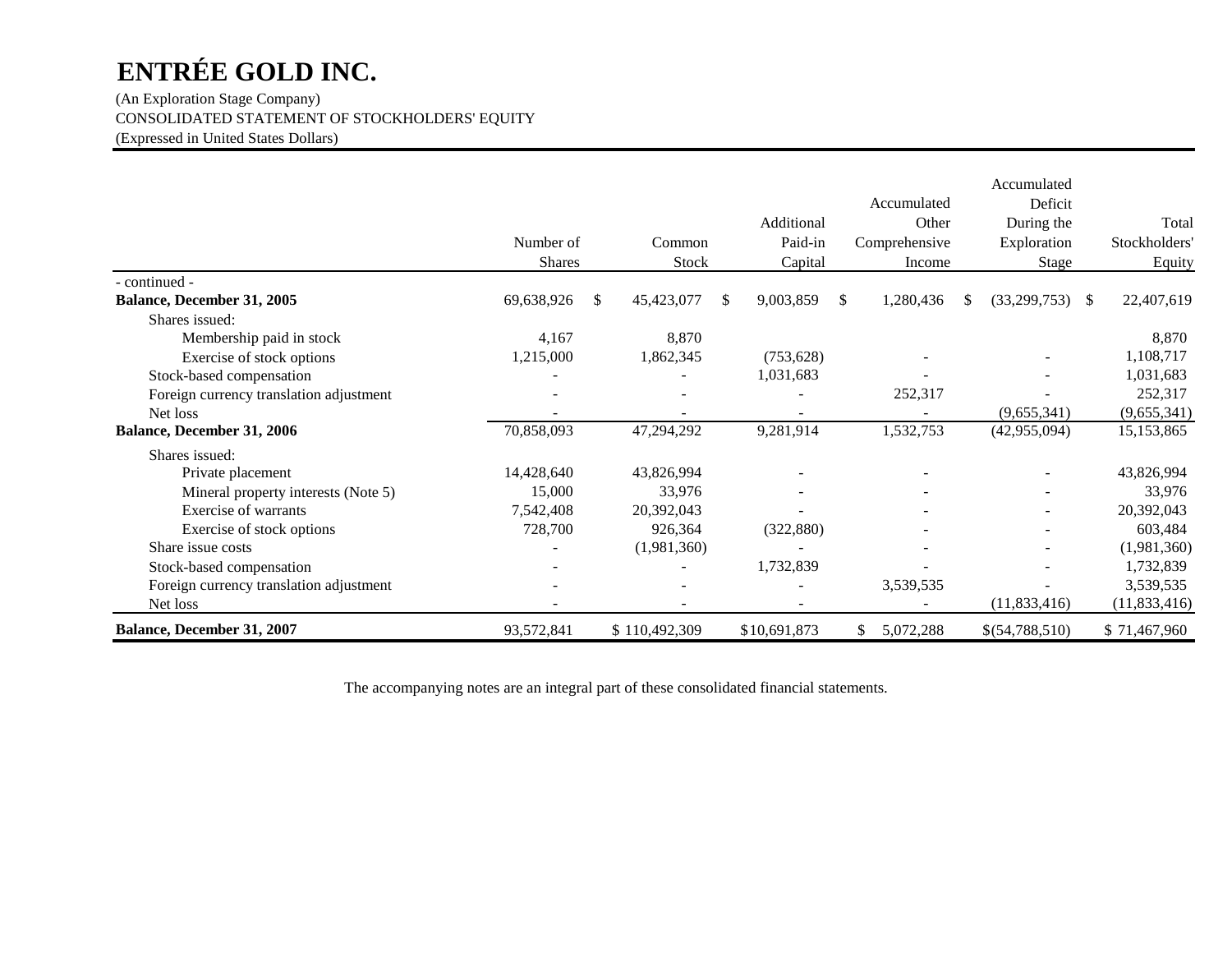(An Exploration Stage Company) CONSOLIDATED STATEMENTS OF CASH FLOWS (Expressed in United States dollars)

|                                                    |                                             |                           | Inception<br>(July 19, |
|----------------------------------------------------|---------------------------------------------|---------------------------|------------------------|
|                                                    | Year Ended                                  | Year Ended                | 1995) to               |
|                                                    | December 31,                                | December 31, December 31, |                        |
|                                                    | 2007                                        | 2006                      | 2007                   |
| <b>CASH FLOWS FROM OPERATING ACTIVITIES</b>        |                                             |                           |                        |
| Net loss                                           | $(11,833,416)$ $(9,655,341)$ $(54,788,510)$ |                           |                        |
| Items not affecting cash:                          |                                             |                           |                        |
| Depreciation                                       | 212,819                                     | 200,530                   | 574,259                |
| Stock-based compensation (Note 6)                  | 1,732,839                                   | 1,031,683                 | 9,800,841              |
| Impairment of asset backed                         |                                             |                           |                        |
| commercial paper (Note 3)                          | 998,371                                     |                           | 998,371                |
| Escrow shares compensation                         |                                             |                           | 2,001,832              |
| Loss on settlment of debt                          |                                             |                           | 5,252                  |
| Warrants issued for cancellation of                |                                             |                           |                        |
| price guarantee                                    |                                             |                           | 129,266                |
| Finder's fee paid in stock                         |                                             |                           | 35,827                 |
| Mineral property interest paid in stock            | 33,976                                      |                           | 3,839,976              |
| Membership fees paid in stock                      |                                             | 8,870                     | 8,870                  |
| Changes in assets and liabilities:                 |                                             |                           |                        |
| Receivables                                        | (299, 273)                                  | 66,532                    | (532, 744)             |
| Prepaid expenses                                   | (263, 148)                                  | 9,135                     | (417,270)              |
| Accounts payable and accrued liabilities           | 168,863                                     | (150, 761)                | 549,006                |
| Net cash used in operating activities              | (9,248,969)                                 | (8,489,352)               | (37, 795, 024)         |
| CASH FLOWS FROM FINANCING ACTIVITIES               |                                             |                           |                        |
| Proceeds from issuance of capital stock            | 64,822,522                                  | 1,108,717                 | 108,855,214            |
| Share issue costs                                  | (1,981,360)                                 |                           | (3,538,734)            |
| Purchase of asset backed commercial paper          |                                             |                           |                        |
| (Note 3)                                           | (4,031,122)                                 |                           | (4,031,122)            |
| Net cash provided by financing activities          | 58,810,040                                  | 1,108,717                 | 101,285,358            |
|                                                    |                                             |                           |                        |
| <b>CASH FLOWS FROM INVESTING ACTIVITIES</b>        |                                             |                           |                        |
| Acquisition of equipment                           | (80, 457)                                   | (302, 892)                | (1,286,819)            |
| Net cash used in investing activities              | (80, 457)                                   | (302, 892)                | (1, 286, 819)          |
| Effect of foreign currency translation on cash and |                                             |                           |                        |
| cash equivalents                                   | 3,367,077                                   | 254,462                   | 4,902,598              |
| Change in cash and cash equivalents                |                                             |                           |                        |
| during the period                                  | 52,847,691                                  | (7,429,065)               | 67,106,113             |
| Cash and cash equivalents, beginning of period     | 14,258,422                                  | 21,687,487                |                        |
|                                                    |                                             |                           |                        |
| Cash and cash equivalents, end of period           | 67,106,113                                  | 14,258,422                | 67,106,113             |
| Cash paid for interest during the period           | \$<br>$\overline{\phantom{0}}$              | \$                        |                        |
| Cash paid for income taxes during the period       | \$<br>$\overline{\phantom{0}}$              | \$                        |                        |

Supplemental disclosure with respect to cash flows (Note 11)

The accompanying notes are an integral part of these consolidated financial statements.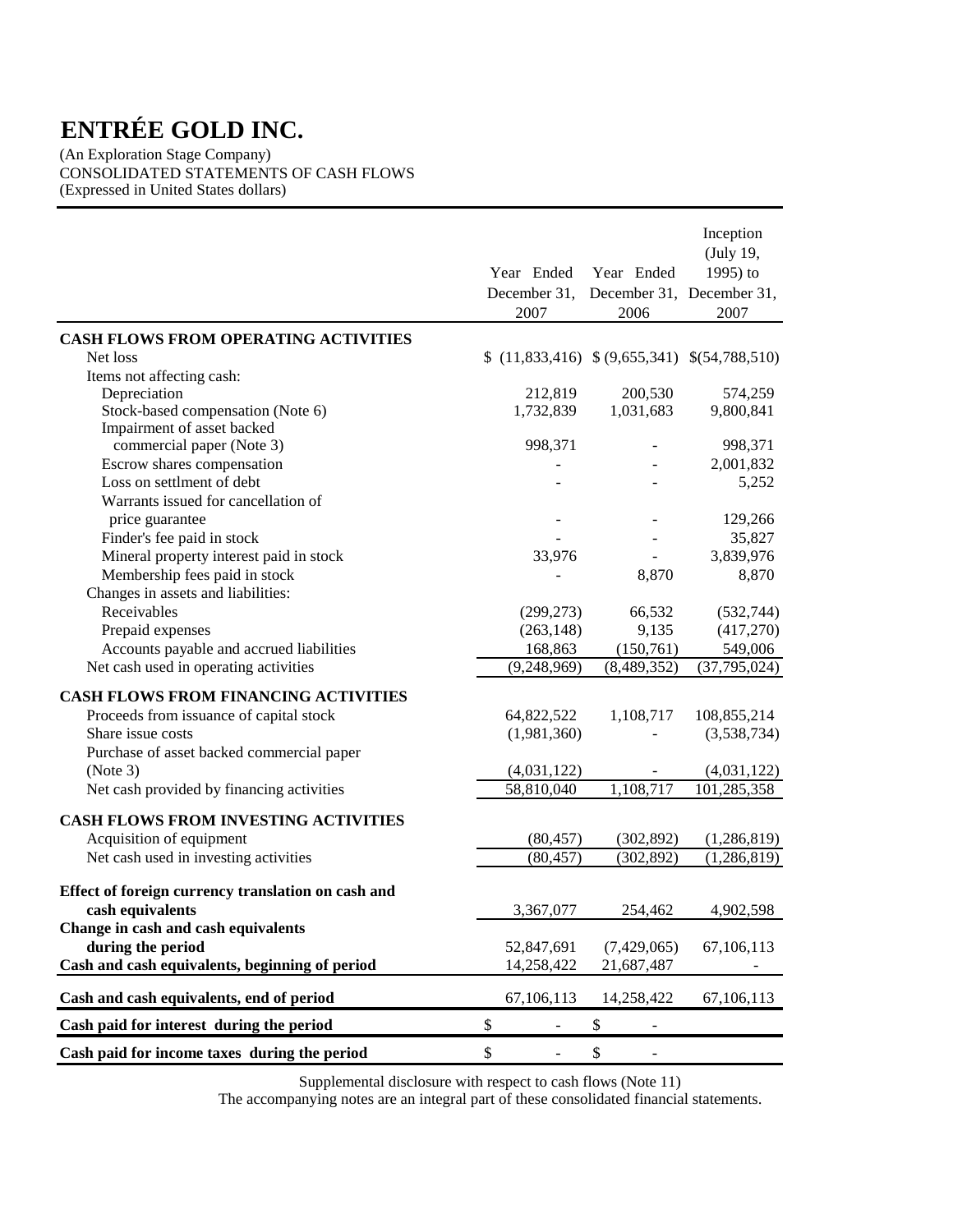## **1. NATURE OF OPERATIONS**

The Company was incorporated under the laws of the Province of British Columbia and continued under the laws of the Yukon Territory. On May 27, 2005, the Company changed the governing jurisdiction from the Yukon Territory to British Columbia by continuing into British Columbia under the British Columbia *Business Corporation Act.* The Company's principal business activity is the exploration of mineral property interests. Effective October 10, 2002, pursuant to a special resolution passed by the stockholders of the Company, the Company changed its name from Entrée Resources Inc. to Entrée Gold Inc. and consolidated its share capital on a 2:1 basis. In December 2003, the Company changed its fiscal year end from April 30 to December 31. To date, the Company has not generated significant revenues from its operations and is considered to be in the exploration stage.

All amounts are expressed in United States dollars, except for certain per share amounts denoted in Canadian dollars ("C\$").

## **2. SIGNIFICANT ACCOUNTING POLICIES**

## **Principles of consolidation**

These consolidated financial statements have been prepared in conformity with generally accepted accounting principles in the United States of America and include the accounts of the Company and all of its subsidiaries. The principal subsidiaries of the Company are Entrée LLC, a Mongolian corporation and Entrée Gold (US) Inc., an Arizona corporation. All significant inter-company transactions and balances have been eliminated upon consolidation.

## **Use of estimates**

The preparation of consolidated financial statements in accordance with United States generally accepted accounting principles requires management to make estimates and assumptions that affect the reported amounts of assets and liabilities and the disclosure of contingent assets and liabilities at the date of the financial statements and the reported amount of revenues and expenses during the reporting period. The Company regularly evaluates estimates and assumptions related to deferred income tax asset valuations, asset impairment, stock-based compensation and loss contingencies. In addition, the Company estimated an impairment charge for its Asset Backed Commercial Paper ("ABCP") (Note 3). The Company bases its estimates and assumptions on current facts, historical experience and various other factors that it believes to be reasonable under the circumstances, the results of which form the basis for making judgements about the other sources. The actual results experienced by the Company may differ materially and adversely from the Company's estimates. To the extent there are material differences between estimates and the actual results, future results of operations will be affected.

## **Cash and cash equivalents**

Cash and cash equivalents include cash in banks, money market funds, and certificates of term deposits with maturities of less than three months from inception, which are readily convertible to known amounts of cash and which, in the opinion of management, are subject to an insignificant risk of loss in value. The Company had \$67,106,113 in cash and cash equivalents at December 31, 2007.

## **Investments**

Long-term investments are classified as "available-for-sale" investments and include the Company's investment in asset backed commercial paper (Note 3). Unrealized gains and losses on these investments are recorded in accumulated other comprehensive income as a separate component of stockholders' equity, unless the declines in market value are judged to be other than temporary, in which case the losses are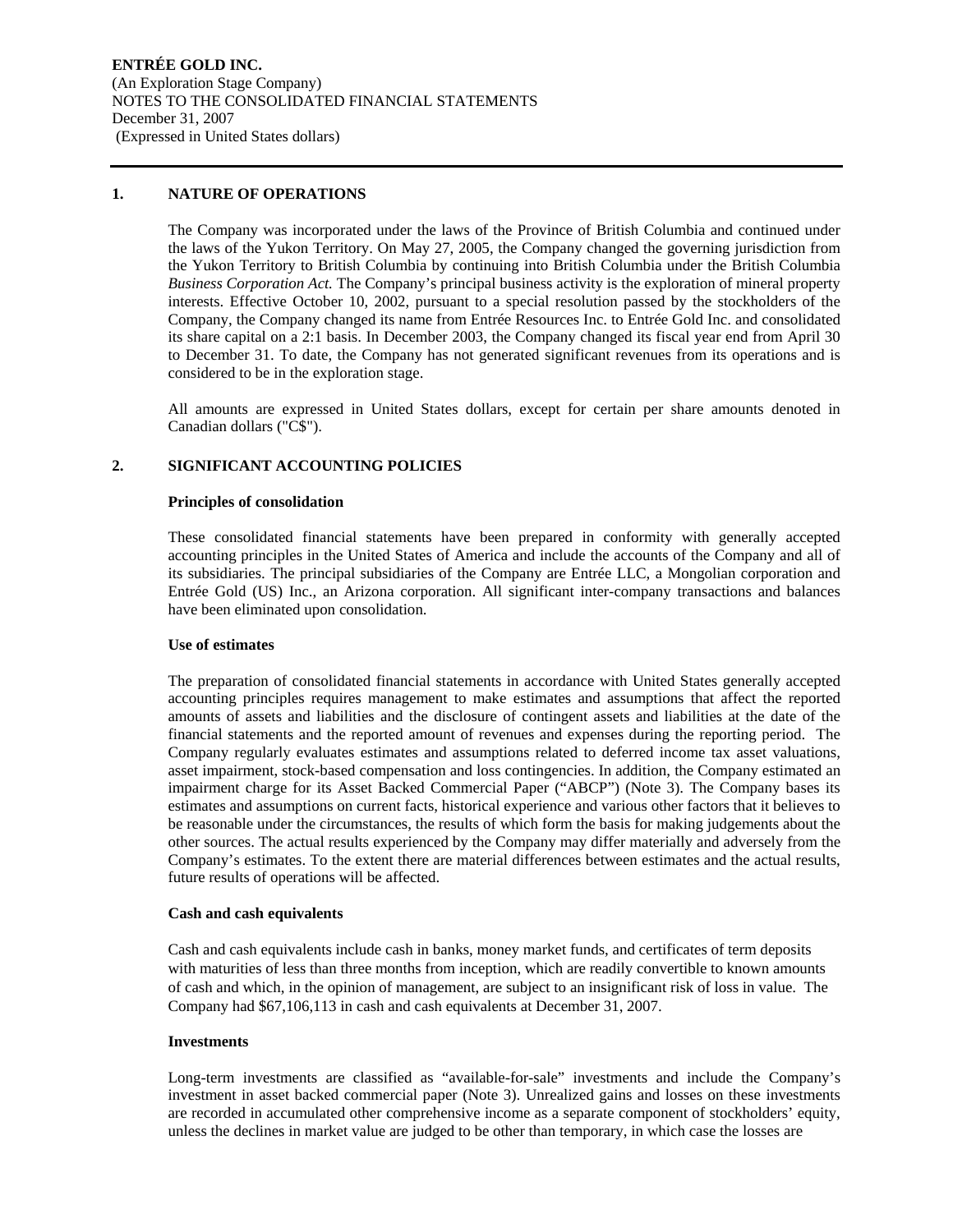## **2. SIGNIFICANT ACCOUNTING POLICIES** (cont'd…)

## **Investments** (cont'd…)

recognized in income in the period. Realized gains and losses from the sale of these investments are included in income in the period.

## **Equipment**

Equipment, consisting of office, computer, field equipment and buildings, is recorded at cost less accumulated depreciation. Depreciation is recorded on a declining balance basis at rates ranging from 20% to 30% per annum.

## **Mineral property interests**

Costs of exploration, carrying and retaining unproven properties are expensed as incurred. The Company also considers the provisions of EITF 04-02 "Whether Mineral Rights are Tangible or Intangible Assets" which concluded that mineral rights are tangible assets. Accordingly, the Company capitalizes certain costs related to the acquisition of mineral rights.

## **Asset retirement obligation**

The Company records the fair value of the liability for closure and removal costs associated with the legal obligations upon retirement or removal of any tangible long-lived assets in accordance with Statements of Financial Accounting Standards No. 143, "Accounting for Asset Retirement Obligations". The initial recognition of any liability will be capitalized as part of the asset cost and depreciated over its estimated useful life. To date, the Company has not incurred any asset retirement obligations.

## **Impairment of long-lived assets**

Long-lived assets are continually reviewed for impairment whenever events or changes in circumstances indicate that the carrying amount of an asset may not be recoverable. Recoverability of assets to be held and used is measured by a comparison of the carrying amount of an asset to future net cash flows expected to be generated by the asset. If such assets are considered to be impaired, the impairment to be recognized is measured by the amount by which the carrying amount of the assets exceeds the fair value of the assets (Note 3).

## **Stock-based compensation**

Effective January 1, 2006, the Company adopted SFAS No. 123(revised), "Share-Based Payment" ("SFAS 123(R)") utilizing the modified prospective approach. The impact of adoption of the standard did not materially affect the Company's financial position, results of operations, or cash flows because the Company adopted the fair value based method of accounting for stock options prescribed by SFAS 123, "Accounting for Stock-Based Compensation", on May 1, 2003.

Under Statements of Financial Accounting Standards No. 123, "Accounting for Stock-Based Compensation" the Company used the fair value based method of accounting for stock-based employee compensation.

The Company's results for the year ended December 31, 2006 were not significantly affected as a result of the adopting SFAS 123(R) on January 1, 2006.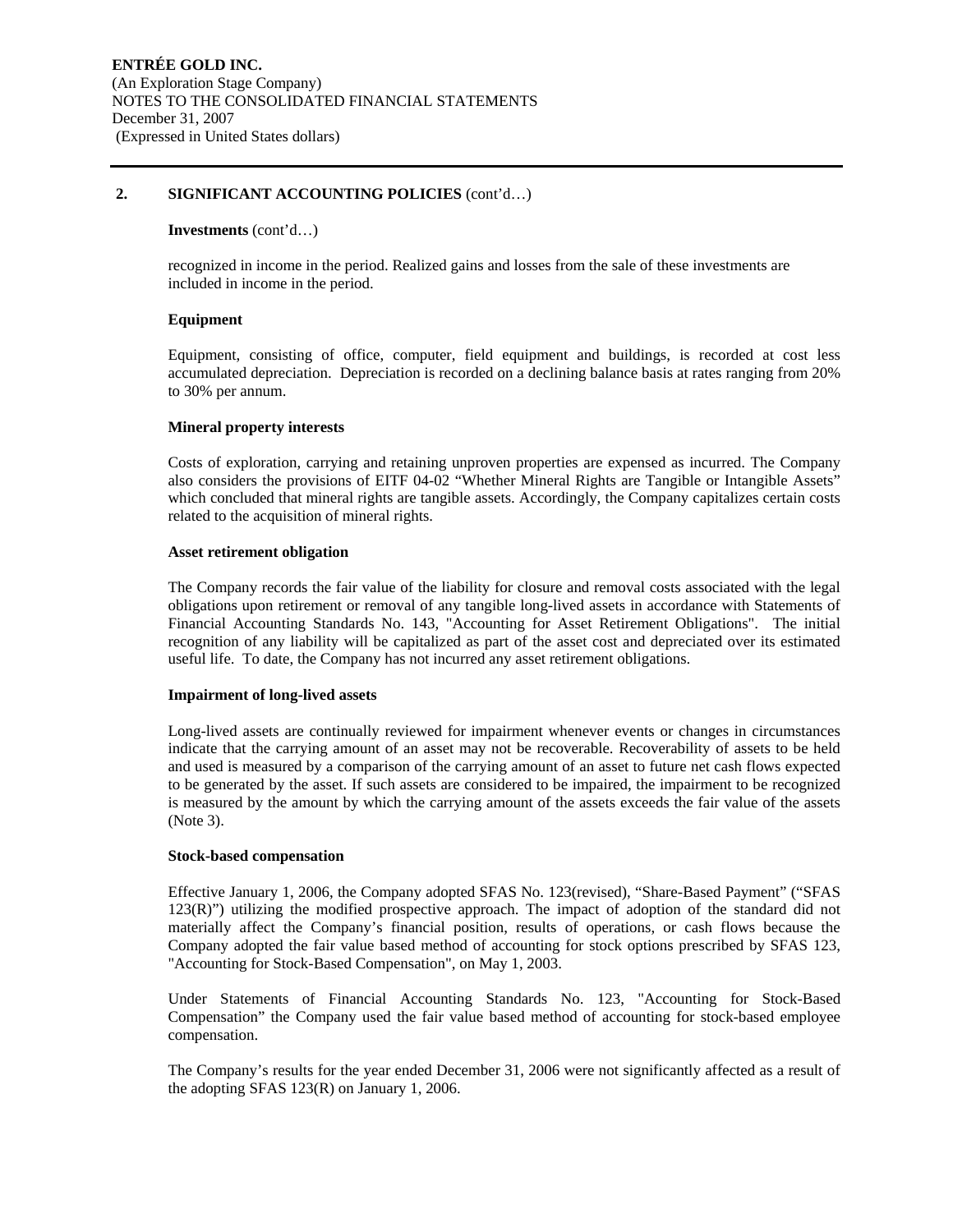## **2. SIGNIFICANT ACCOUNTING POLICIES** (cont'd…)

#### **Income taxes**

The Company follows the asset and liability method of accounting for income taxes in accordance with Statements of Financial Accounting Standards No. 109, "Accounting for Income Taxes". Under this method, deferred income taxes are recognized for the income tax consequences attributable to differences between the financial statement carrying values of existing assets and liabilities and their respective income tax bases (temporary differences). Deferred income tax assets and liabilities are measured using enacted income tax rates expected to apply to taxable income in the years in which temporary differences are expected to be recovered or settled. The effect on future income tax assets and liabilities of a change in tax rates is included in income in the period in which the change occurs. The amount of future income tax assets recognized is limited to the amount that is more likely than not to be realized.

In June 2006, the FASB issued Interpretation No.48, "Accounting for Uncertainty in Income Taxes – an interpretation of FASB Statement 109" ("FIN 48"). This interpretation clarifies the recognition threshold and measurement of a tax position taken or expected to be taken on a tax return, and requires expanded disclosure with respect to the uncertainty in income taxes. FIN 48 also provides guidance on derecognition, classification, interest and penalties, accounting in interim periods, disclosures and transition. The Company adopted the provisions of FIN 48 on January 1, 2007 (Note 9).

## **Foreign currency translation**

The functional currency of the Company and its wholly-owned subsidiaries is the Canadian dollar. Accordingly, monetary assets and liabilities denominated in a foreign currency are translated at the exchange rate in effect at the balance sheet date while non-monetary assets and liabilities denominated in a foreign currency are translated at historical rates. Revenue and expense items denominated in a foreign currency are translated at exchange rates prevailing when such items are recognized in the statement of operations. Exchange gains or losses arising on translation of foreign currency items are included in the statement of operations.

The Company follows the current rate method of translation with respect to its presentation of these consolidated financial statements in the reporting currency, being the United States dollar. Accordingly, assets and liabilities are translated into U.S. dollars at the period-end exchange rates while revenue and expenses are translated at the prevailing exchange rates during the period. Related exchange gains and losses are included in a separate component of stockholders' equity as accumulated other comprehensive income.

## **Net loss per share**

Basic net loss per share is computed by dividing the net loss for the period attributable to common stockholders by the weighted average number of shares of common stock outstanding during the period. Diluted net loss per share takes into consideration shares of common stock outstanding (computed under basic loss per share) and potentially dilutive shares of common stock. Diluted net loss per share is not presented separately from basic net loss per share as the conversion of outstanding stock options and warrants into common shares would be anti-dilutive. At December 31, 2007, the total number of potentially dilutive shares of common stock excluded from basic net loss per share was 9,249,800 (December 31, 2006 - 16,120,410).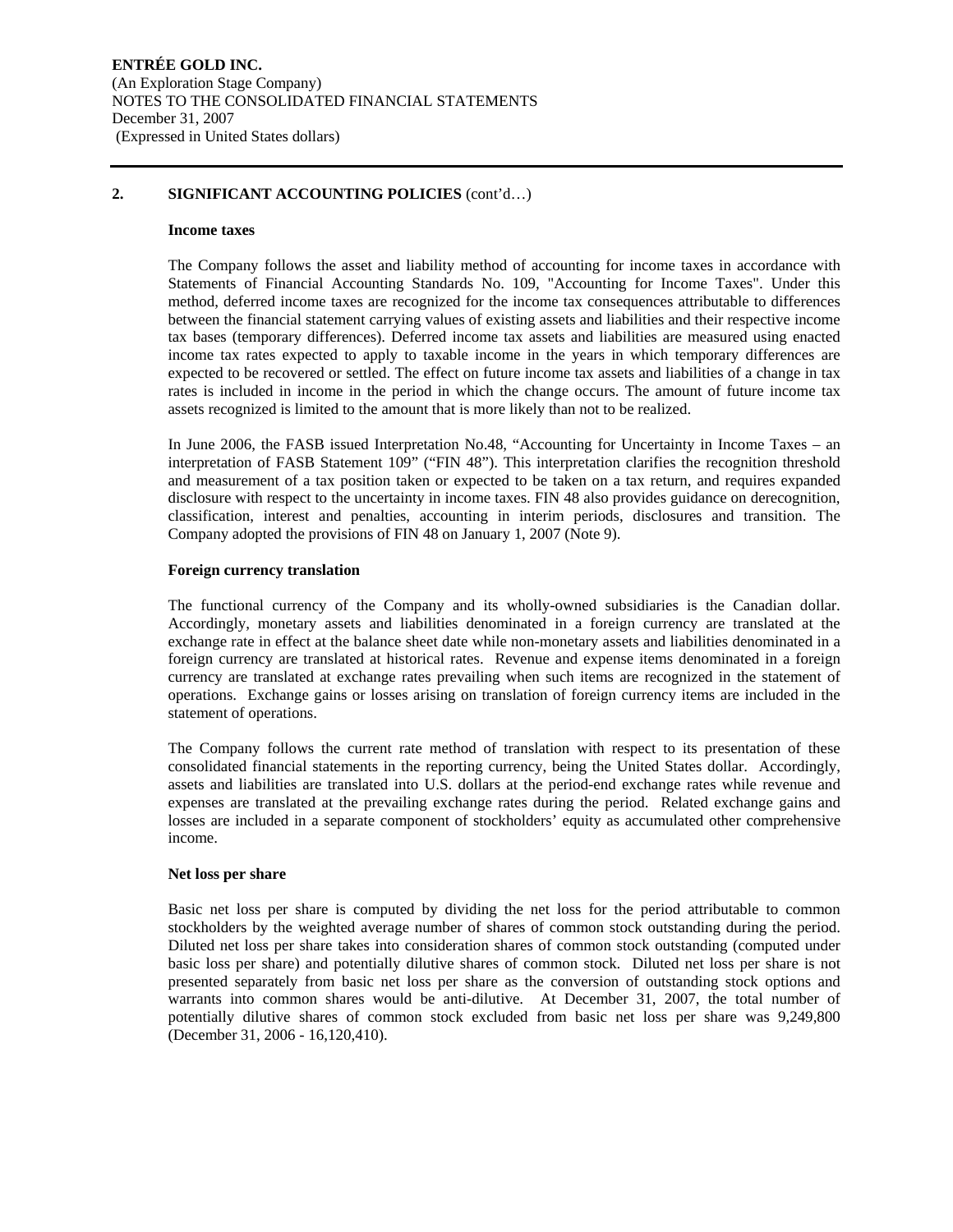## **2. SIGNIFICANT ACCOUNTING POLICIES** (cont'd…)

## **Recent accounting pronouncements**

In September 2006, FASB issued SFAS No. 157 ("SFAS 157"), "Fair Value Measurements." Among other requirements, SFAS 157 defines fair value and establishes a framework for measuring fair value and also expands disclosure about the use of fair value to measure assets and liabilities. SFAS 157 is effective for fiscal years beginning after November 15, 2007.

In February 2007, the FASB issued SFAS No. 159, "The Fair Value Option for Financial Assets and Financial Liabilities," including an amendment of FASB Statement No. 115. This pronouncement permits entities to choose to measure eligible financial instruments at fair value as of specified dates. Such election, which may be applied on an instrument by instrument basis, is typically irrevocable once elected. SFAS 159 is effective for fiscal years beginning November 15, 2007, and early application is allowed under certain circumstances.

The adoption of these new pronouncements is not expected to have a material effect on the Company's consolidated financial position or results of operations.

In December 2007, the FASB issued SFAS No. 141R, "Business Combinations" which changes how business acquisitions are accounted. SFAS 141R requires the acquiring entity in a business combination to recognize all (and only) the assets acquired and liabilities assumed in the transaction and establishes the acquisition-date fair value as the measurement objective for all assets acquired and liabilities assumed in a business combination. Certain provisions of this standard will, among other things, impact the determination of acquisition-date fair value of consideration paid in a business combination (including contingent considerations); exclude transaction costs from acquisition accounting; and change accounting practices for acquired contingencies, acquisition-related restructuring costs, in-process research and development, indemnification assets and tax benefits. SFAS No. 141R is effective for business combinations and adjustments to an acquired entity's deferred tax asset and liability balances occurring after December 31, 2008. The Company is currently evaluating the future impacts and disclosure of this standard.

In December 2007, the FASB issued SFAS No. 160, "Noncontrolling Interests in Consolidated Financial Statement, an amendment of ARB No. 51," which establishes new standards governing the accounting for and reporting of noncontrolling interests (NCI) in partially owned consolidated subsidiaries and the loss of control of subsidiaries. Certain provisions of this standard indicate, among other things, that NCIs (previously referred to as minority interests) be treated as a separate component of equity, not as a liability; that increases and decreases in the parent's ownership interest that leave control intact be treated as equity transactions, rather than as step acquisitions or dilution gains or losses; and that losses of a partially owned consolidated subsidiary be allocated to the NCI even when such allocation might result in a deficit balance. This standard also requires changes to certain presentation and disclosure requirements. SFAS No. 160 is effective beginning January 1, 2009. The provisions of the standard are to be applied to all NCIs prospectively, except for the presentation and disclosure requirements, which are to be applied retrospectively to all periods presented. The Company is currently evaluating the future impacts and disclosure of this standard.

## **3. INVESTMENTS**

As at December 31, 2007 the Company had \$4,031,122 invested in ABCP rated R1(high) by Dominion Bond Rating Service. ABCP is a short term debt security issued by special purpose vehicles ("conduits"). The term of ABCP range from 1 to 364 days, and repayment of maturing ABCP is dependent on the cash generated by the conduits' underlying assets as well as the ability of the conduits to issue new ABCP. The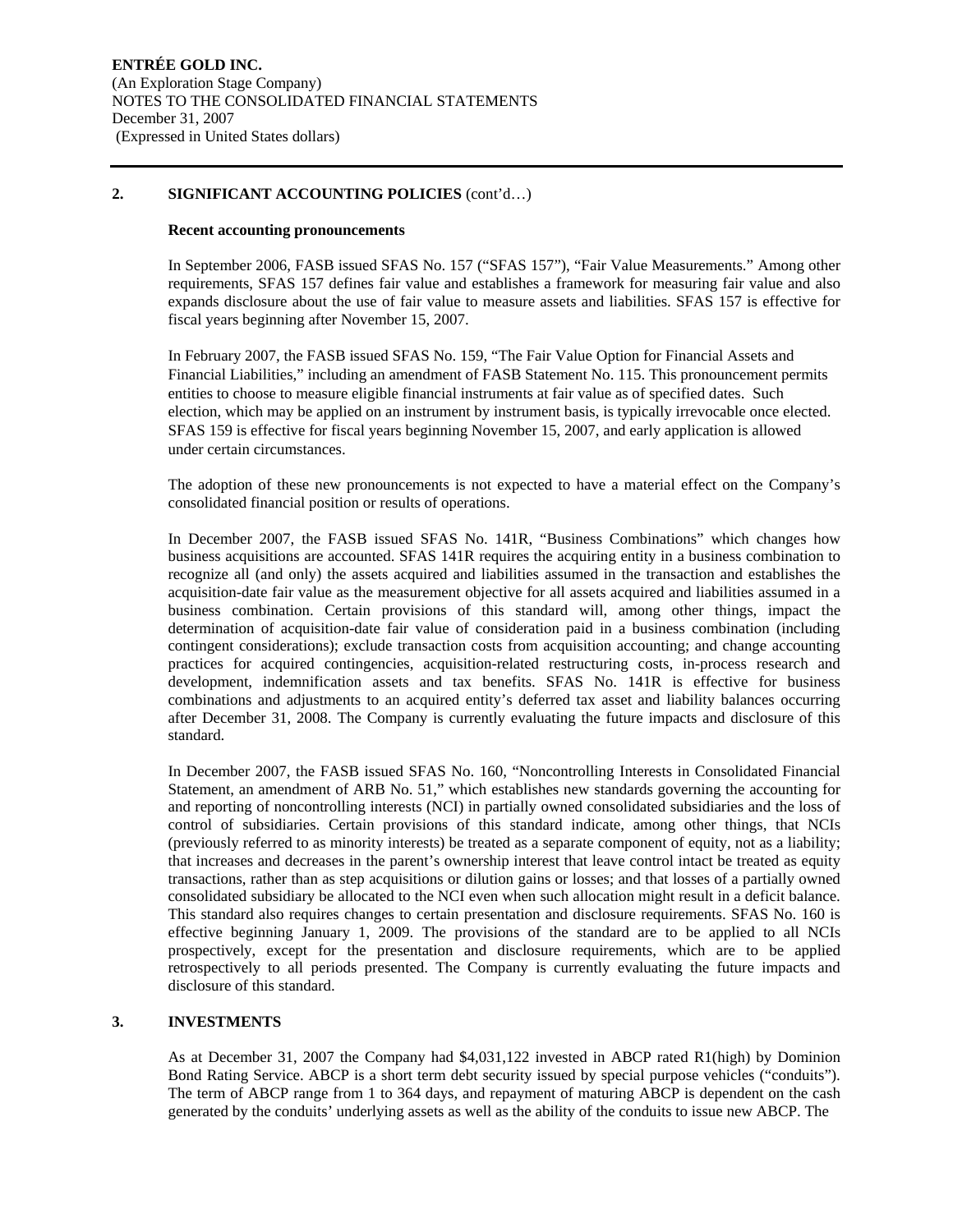## **3. INVESTMENTS** (cont'd…)

underlying assets supporting the ABCP range from traditional financial assets (auto loans, leases) to synthetic leveraged collateralized debt obligations.

In mid August 2007, a number of sponsors of non-bank managed ABCP, including those with which the Company had invested, announced that they could not issue ABCP due to unfavourable conditions in the Canadian capital markets. As a result, the maturing ABCP was not redeemed.

As a result, the non-bank ABCP market remains the subject of an agreement signed on August 16, 2007 amongst a number of affected parties. This agreement, referred to as the "Montreal Accord", contemplates a restructuring of ABCP on or before March 31, 2008 with the expressed intention of replacing the investments with long term floating rate notes that have characteristics more closely related to the underlying assets. In September 2007, a Pan-Canadian Investor Committee ("the Committee") was established and charged with implementing the Montreal Accord. The Company is not a signatory to the Montreal Accord and it is not member of the Committee. It is however, monitoring its progress directly and through counsel.

On December 23, 2007 the Committee released a draft restructuring agreement that had been tentatively agreed to by Committee members, the conduits, and the asset providers. The agreement envisions restructuring the impacted ABCP into three categories: ABCP backed solely by traditional assets ("Traditional"); ABCP backed by a mix of traditional and structured assets ("Structured"); and ABCP backed by ineligible assets ("Ineligible"). Ineligible assets are those that have been deemed to be of inferior credit quality relative to the other impacted assets.

Each conduit backed by traditional and ineligible assets will replace its ABCP with tracking notes where the cash flows associated with each conduit's tracking notes mirror those of that conduit's specific underlying assets. The conduits backed by structured assets will be pooled and all related ABCP will be replaced by a package of senior and junior term floating rate notes where the aggregate cash flows mirror, in aggregate, the cash flows of the entire structured pool. The senior notes will be interest bearing and are intended to receive a high investment grade credit rating while the junior notes will not receive cash interest and are not expected to be rated. Junior notes will also be subordinate to senior notes with respect to priority of payments. Current investors will receive junior and senior notes with the proportion determined by the relative value of their respective holdings as determined by the Committee.

While the Company expects the draft restructuring agreement of December 23, 2007 to be successfully implemented by the second quarter of 2008, it has not been made the subject of a definitive proposal and there is no certainty of a positive outcome.

Currently, there is no active market for the ABCP held by the Company and no liquidity is anticipated until such time as the restructuring contemplated by the Montreal Accord has been completed. Accordingly, the Company has re-classified these investments from cash and cash equivalents to long-term assets until such time as the underlying investments can be readily sold; however, the Company expects there to be a market for these investments once the terms of the restructuring are made definitive in 2008.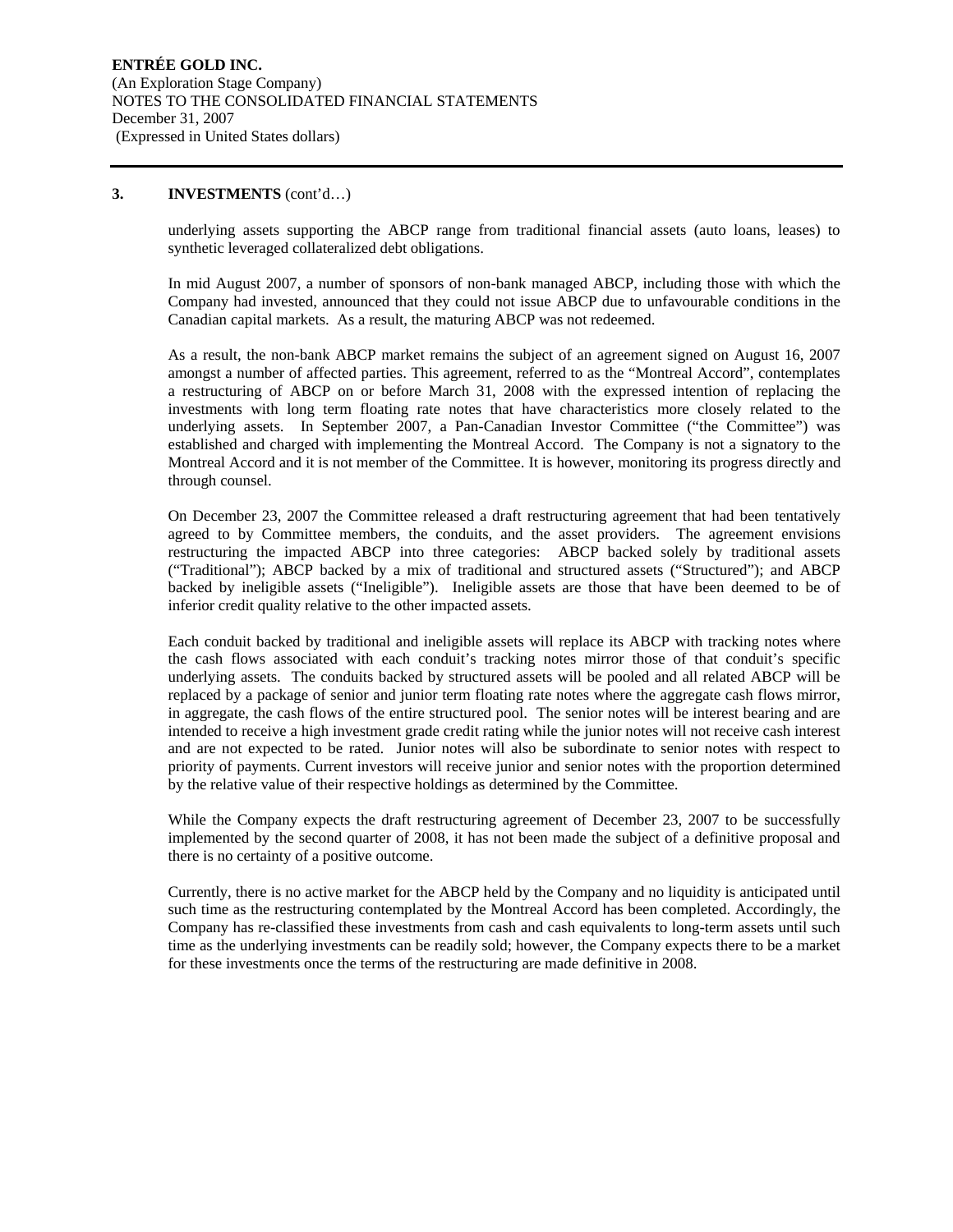## **3. INVESTMENTS** (cont'd…)

Based on information currently available from the Committee the Company's investments will be broken down as follows within the restructuring:

| Restructuring<br>groupings                     | Total       | Traditional<br>assets    | <b>Structured assets</b> | Ineligible assets |
|------------------------------------------------|-------------|--------------------------|--------------------------|-------------------|
| Encore Trust - Series A                        | \$4,031,122 | -                        | \$4,031,122              | -                 |
| Estimated recoverable<br>value $\mathcal{V}^*$ | \$3,032,751 | $\overline{\phantom{0}}$ | \$3,032,751              |                   |

\* - see the valuation methodology and valuation ranges below.

\*\* - the range of recoverable values varied between \$2.6 million and \$3.4 million

The Company expects to receive floating rate notes for the assets related to the structured assets.

Management has estimated the impairment on ABCP held by using a probability weighted cash flow approach. Management has used the following characteristics and methodology to anticipate how the restructured and floating rate notes will look and perform:

Modeled the floating rate and tracking notes ("Restructured Notes") based upon the facts as detailed in the December 23, 2007 draft agreement issued by the Committee as this remains the most objective and supportable assumption to use. Key assumptions used in this valuation were: that the Company will receive senior and junior notes in proportion to the entire Structured pool of assets, that the maturity date of the notes will have an average life of 8 years from April 2008 and the margin facility providers (applicable only to the synthetic pooled assets) will charge a standby fee of 160 basis points per annum to provide the facility.

Less observable assumptions used in the valuation include: the underlying assets will generate returns above the collateral invested between 0.5% and 0.7% and that prospective purchasers will require yields between 7% and 11%, depending on the type of trust held, to purchase the Restructured Notes. The required yield is assumed be a function of credit quality, prevailing interest rates, the potential for future margin calls, the potential lack of liquidity in the market, and the complexity of the instruments.

As a result of these assumptions, management estimates that the resulting floating rate notes, after being converted to a fixed interest rate using a conventional interest rate swap, will pay interest of between 4.13% and 4.33%.

Management has then used a present value calculation to estimate the value of the Restructured Notes using an estimate of prospective buyers' required yield as the discount factor.

No estimate of the restructuring costs, which have been advised as being immaterial, nor has any interest income since August 2007 been included in the recoverability assessment due to a lack of information.

The assumptions which have the most significant impact on the valuation estimate include: the maturity of the notes (currently assumed at 8 years), the cost of the margin facility (currently assumed at 160 bonus points per annum over the life of the trusts) and whether the restructuring is successful or not. In the event that the restructuring is unsuccessful, the recoverable value could be materially different from the value presented here.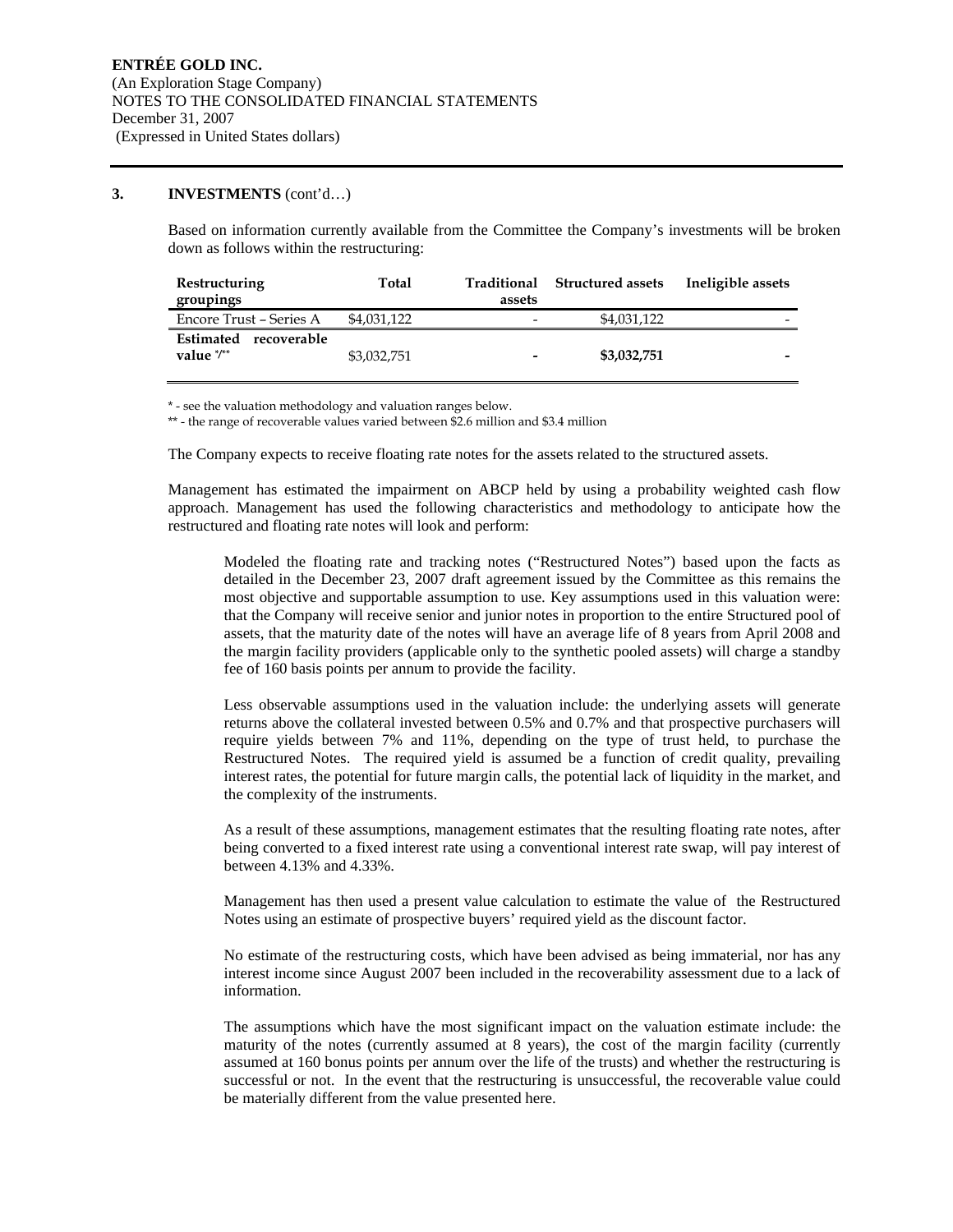## **3. INVESTMENTS** (cont'd…)

This analysis has been calculated without the benefit of a full understanding of the underlying assets of the conduits as this information has not been provided. While management believes that it has utilized an appropriate methodology to estimate fair value, given the number of uncertainties there can be no assurance that management's estimate of potential recovery is accurate.

Based on this fair value estimation the Company has recorded an impairment charge in the amount of \$998,371 in the current year which is the mid-point between the best and worst case results of the before referenced assessment. There can be no assurance that this estimate will be realized or that it will be adequate. Subsequent adjustments, which could be material, may be required in future reporting periods. In addition, the Company has not accrued any interest due from these investments pending further information from the restructuring committee.

Management will however continue to seek all avenues to recovery the maximum value from the original investments and interest due.

## **4. EQUIPMENT**

|                    | December 31, 2007 |    |              |             |   |             | December 31, 2006 |   |           |
|--------------------|-------------------|----|--------------|-------------|---|-------------|-------------------|---|-----------|
|                    |                   |    | Accumulated  | Net Book    |   |             | Accumulated       |   | Net Book  |
|                    | Cost              |    | Depreciation | Value       |   | Cost        | Depreciation      |   | Value     |
|                    |                   |    |              |             |   |             |                   |   |           |
| Office equipment   | 137,875           | -S | 47.622       | 90.253<br>S | S | 107,574     | 24.222            | S | 83,352    |
| Computer equipment | 492,523           |    | 374,389      | 118,134     |   | 362,113     | 200,628           |   | 161,485   |
| Field equipment    | 417,524           |    | 54.133       | 363,391     |   | 352,973     | 33,988            |   | 318,985   |
| <b>Buildings</b>   | 447.423           |    | 177,382      | 270,041     |   | 383,703     | 102,603           |   | 281,100   |
|                    | \$1,495,345       | S  | 653.526      | \$841,819   |   | \$1,206,363 | 361.441           |   | \$844,922 |

## **5. MINERAL PROPERTY INTERESTS**

Title to mineral property interests involves certain inherent risks due to the difficulties of determining the validity of certain claims as well as the potential for problems arising from the frequently ambiguous conveyancing history characteristic of many mineral property interests. The Company has investigated title to its mineral property interests and, to the best of its knowledge, title to the mineral property interests are in good standing.

## **Lookout Hill**

Each of our exploration licences was granted by the Mineral Resources and Petroleum Authority of Mongolia, issued initially for a three-year term with a right of renewal for two more years, and a further right of renewal for two years, making a total of seven years. Mongolian Mineral Law was amended in July 2006. Consequently, our licences may be extended for a further two year term for final expiry in March and April 2010, unless previously converted to mining licences.

Two of the three licences that comprise Lookout Hill were issued April 3, 2001, renewed for the second of their two year renewals in March, 2006 and extended in June 2007 until April 2010. The third Lookout Hill licence was issued on March 30, 2001, renewed for the second of its two-year renewals in March, 2006 and was also extended in June 2007 until March 2010.

Mongolian exploration licences are maintained in good standing by payment to the Mineral Resources and Petroleum Authority of Mongolia of set annual fees escalating from \$0.05 to \$1.50 per hectare over the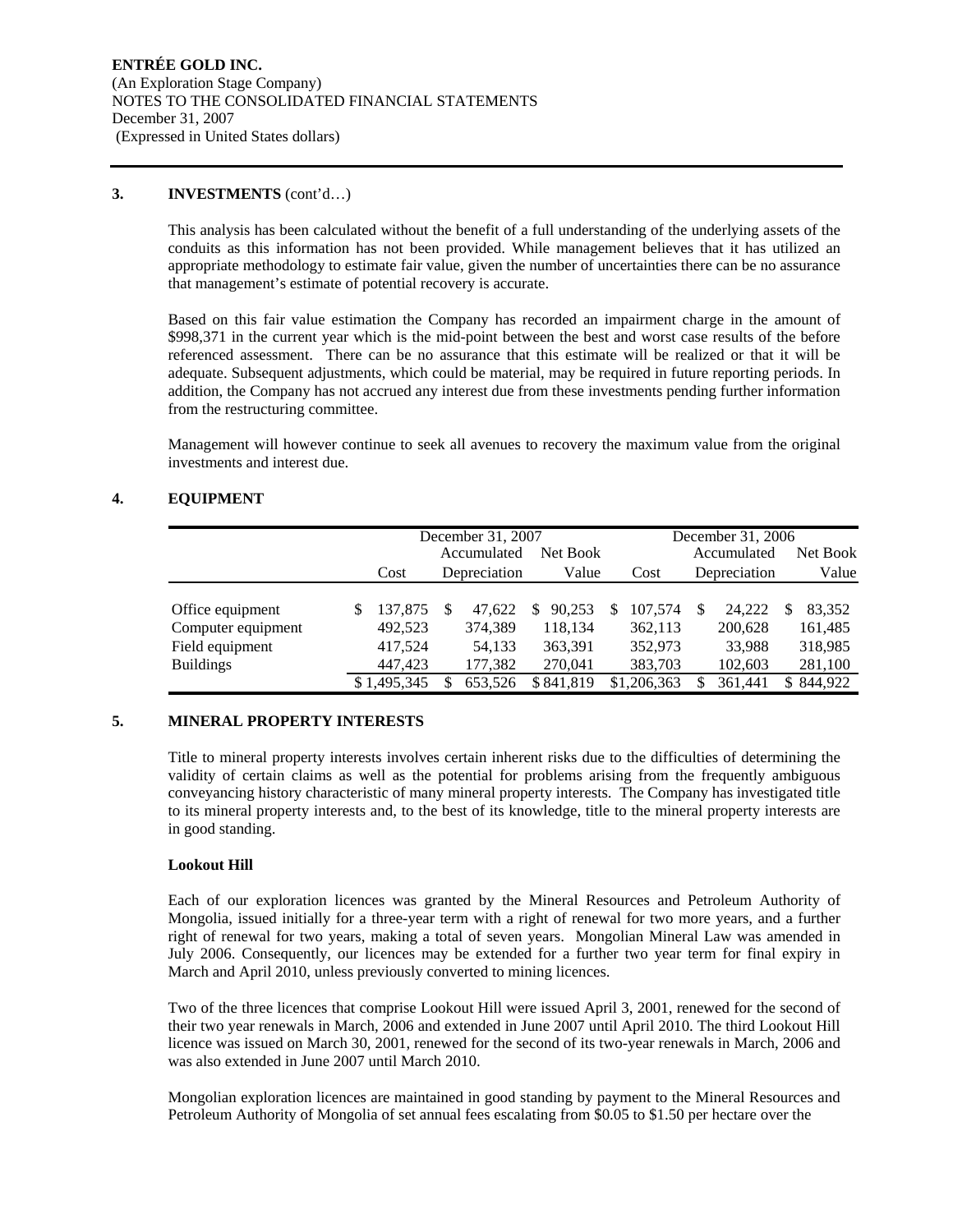## **5. MINERAL PROPERTY INTERESTS** (cont'd…)

course of the mineral tenure. The total estimated annual fees in order to maintain the licences in good standing is approximately \$280,000.

Under the terms of an option agreement completed in July, 2002, as amended, the Company acquired from Mongol Gazar Co., Ltd. ("Mongol Gazar") a 100% interest in three mineral licences (collectively, the "Lookout Hill Property"). As consideration, the Company paid \$5,500,000 and issued 5,000,000 common shares at a value of \$3,806,000. For the above purchase price, the Company also acquired a 100% interest in a fourth mineral concession (the "Manlai Property") located in southern Mongolia (see below).

In June 2004 and as part of the Lookout Hill acquisition, the Company issued non-transferable warrants to purchase up to 250,000 shares of the Company at a price of C\$1.05 per share for two years to Mongol Gazar. The fair value of the warrants was estimated to be \$129,266. In addition, Mongol Gazar agreed to transfer to the Company's subsidiary, Entrée LLC, its 100% interest in an exploration licence located in Khanbogd, Omnogovi, Mongolia (the "Khatsavch" property). The warrants expired without exercise in April, 2006. The Khatsavch licence was returned to the Mongolian government in October 2006. In October, 2004, the Company granted to Ivanhoe Mines Ltd. ("Ivanhoe Mines") the right to earn, over an eight year period, a participating interest in a certain portion of its Lookout Hill Property (the "Project Property"). Under the agreement, Ivanhoe Mines must spend a minimum of \$3 million in order to earn surface rights in the Project Property and a minimum of \$20 million in order to earn any mineral rights interest in the Project Property and may acquire up to an 80% interest in mineralization below a depth of 560 metres and a 70% interest in mineralization above a depth of 560 metres by spending \$35 million. Thereafter, the Company has the right to require Ivanhoe Mines to fund its share of subsequent project costs through to production, to be recovered from production cash flow. The agreement with Ivanhoe Mines also provided for Ivanhoe Mines to subscribe for 4,600,000 units of the Company at a price of C\$1.00 per unit (completed in November 2004).

In October, 2007, the Company received notice from Ivanhoe Mines that it had incurred the required expenditures (US\$20 million) to earn a 51% participating interest. In March, 2008, the Company was notified by Ivanhoe Mines that it has expended in excess of US\$27.5 million on exploration to earn a 60% participating interest.

## **Manlai**

The Manlai licence was issued March 9, 2001 and renewed in March, 2006 to March 2008. Subsequent to December 31, 2007 and pursuant to Mongolian Minerals Law, we extended our licences for final expiry in March 2010, unless converted before this date to a mining licence. Mongolian exploration licences are maintained in good standing by payment to the Mineral Resources and Petroleum Authority of Mongolia of set annual fees escalating from \$0.05 to \$1.50 per hectare over the course of the mineral tenure. The total estimated annual fees in order to maintain the licence in good standing is approximately \$10,000.

## **Sol Dos**

In May 2006, the Company secured an option to acquire the Sol Dos copper prospect, located in the prolific Safford district, of south-east Arizona. Under the terms of the option agreement, the Company may earn a 100% interest in the Sol Dos property by spending \$4 million on exploration over four years, and by making staged payments totalling \$1 million in cash and 250,000 Entrée shares. The Company's interest would be subject to a 2% net smelter returns ("NSR") royalty, one half of which it may purchase for \$1 million and 250,000 Entrée shares. In February 2008, the Company chose to discontinue earning-in on this prospect due to the lack of favourable results and terminated this agreement.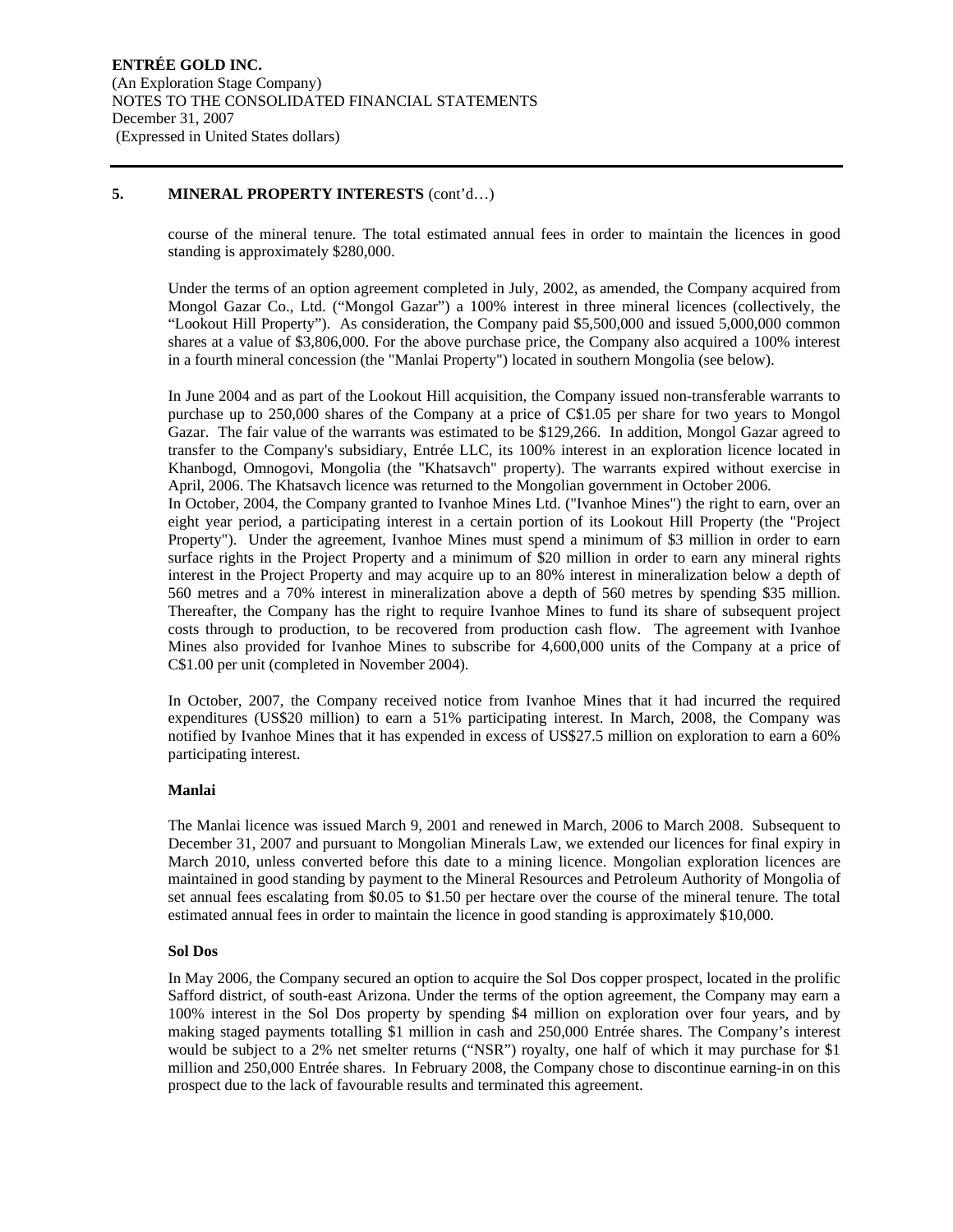## **5. MINERAL PROPERTY INTERESTS** (cont'd…)

## **Empirical**

In July 2007, the Company entered into an agreement with Empirical Discovery LLC ("Empirical") to explore for and develop certain mineral targets in southeastern Arizona and adjoining southwestern New Mexico. Under the terms of the agreement, the Company has the option to acquire an 80% interest in any of the properties by incurring exploration expenditures totalling a minimum of \$1.9 million and issuing 300,000 shares within 5 years of acceptance of the agreement. If the Company exercises its option, Empirical may elect within 90 days to retain a 20% participating interest or convert to a 2% NSR (net smelter return) royalty, half of which may be purchased for \$2 million. The Company issued 15,000 shares to Empirical as per the terms of the agreement.

## **Huaixi**

In November 2007, the Company entered into an agreement with the Zhejiang No. 11 Geological Brigade to explore for copper within three prospective contiguous exploration licences in Pingyang County, Zhejiang Province, People's Republic of China.

The Company has agreed to spend \$3,000,000 to fund exploration activities on the licences over a four year period in order to earn 78% interest with Zhejiang No. 11 Geological Brigade holding a 22% interest.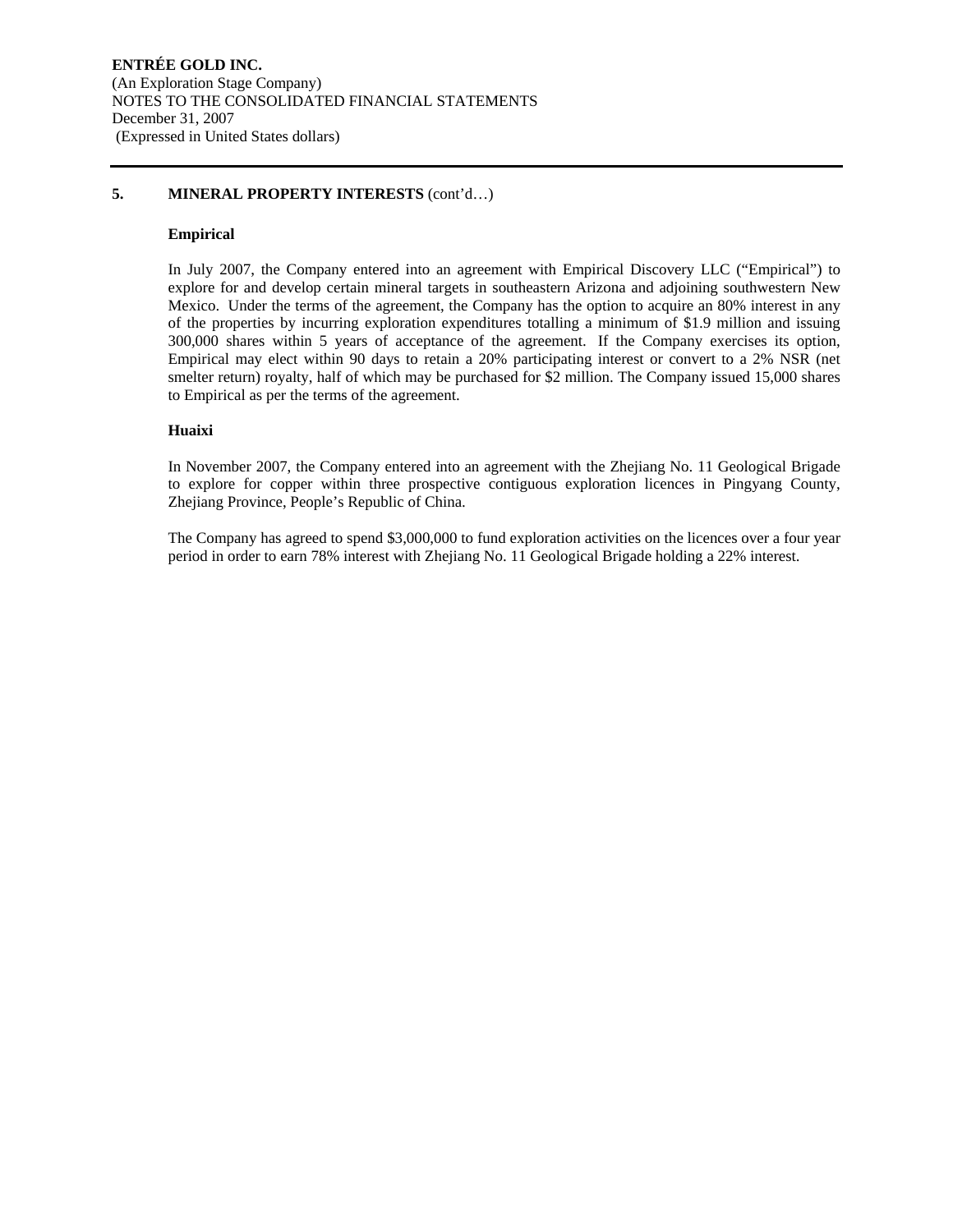## **5. MINERAL PROPERTY INTERESTS** (cont'd…)

Mineral property interest costs incurred are summarized as follows:

|                                                                         | Year Ended<br>December 31.<br>2007 | Year Ended<br>December 31,<br>2006 | Inception<br>(July 19,1995) -<br>December 31,<br>2007 |
|-------------------------------------------------------------------------|------------------------------------|------------------------------------|-------------------------------------------------------|
|                                                                         |                                    |                                    |                                                       |
| <b>Lookout Hill:</b>                                                    |                                    |                                    |                                                       |
| Property payments & claim maintenance                                   | \$<br>265,080                      | \$<br>257,516                      | \$<br>10,570,291                                      |
| Assaying, testing and analysis                                          | 346,394                            | 252,876                            | 1,379,714                                             |
| Camp and field supplies                                                 | 871,344                            | 728,144                            | 3,798,672                                             |
| Drilling                                                                | 1,489,461                          | 1,671,840                          | 5,764,936                                             |
| Geological and geophysical<br>Travel and accommodation                  | 1,081,640                          | 924,988                            | 5,909,882                                             |
|                                                                         | 168,226<br>4,222,145               | 185,757<br>4,021,121               | 821,632<br>28,245,127                                 |
|                                                                         |                                    |                                    |                                                       |
| <b>Manlai:</b>                                                          |                                    |                                    |                                                       |
| Property payments & claim maintenance                                   | 10,197                             | 10,449                             | 32,987                                                |
| Assaying, testing and analysis                                          | 42,650                             | 56,487                             | 218,898                                               |
| Camp and field supplies                                                 | 248,410                            | 443,245                            | 1,238,356                                             |
| Drilling                                                                | 299,436                            | 654,312                            | 1,369,785                                             |
| Geological and geophysical                                              | 220,603                            | 449,987                            | 1,293,743                                             |
| Travel and accommodation                                                | 7,919                              | 52,876                             | 94,890                                                |
|                                                                         | 829,215                            | 1,667,356                          | 4,248,659                                             |
|                                                                         |                                    |                                    |                                                       |
| <b>Sol Dos</b>                                                          |                                    |                                    |                                                       |
| Property payments & claim maintenance                                   | 29,333                             | 55,638                             | 84,971                                                |
| Assaying, testing and analysis                                          | 33,751                             |                                    | 33,751                                                |
| Camp and field supplies                                                 | 85,137                             |                                    | 85,137                                                |
| Drilling                                                                | 663,840                            |                                    | 663,840                                               |
| Geological and geophysical                                              | 160,411                            | 101,717                            | 262,128                                               |
| Travel and accommodation                                                | 51,345                             | 9,196                              | 60,541                                                |
|                                                                         | 1,023,817                          | 166,551                            | 1,190,368                                             |
|                                                                         |                                    |                                    |                                                       |
| <b>Empirical</b>                                                        |                                    |                                    |                                                       |
| Property payments & claim maintenance<br>Assaying, testing and analysis | 60,887<br>271                      |                                    | 60,887<br>271                                         |
| Camp and field supplies                                                 | 18,358                             |                                    | 18,358                                                |
| Geological and geophysical                                              | 19,717                             |                                    | 19,717                                                |
| Travel and accommodation                                                | 4,728                              |                                    | 4,728                                                 |
|                                                                         | 103,961                            | $\overline{\phantom{a}}$           | 103,961                                               |
| Other                                                                   |                                    |                                    |                                                       |
|                                                                         | 340,317                            | 231,863                            | 834,738                                               |
|                                                                         | \$<br>6,519,455                    | \$<br>6,086,891                    | 34,622,853<br>\$                                      |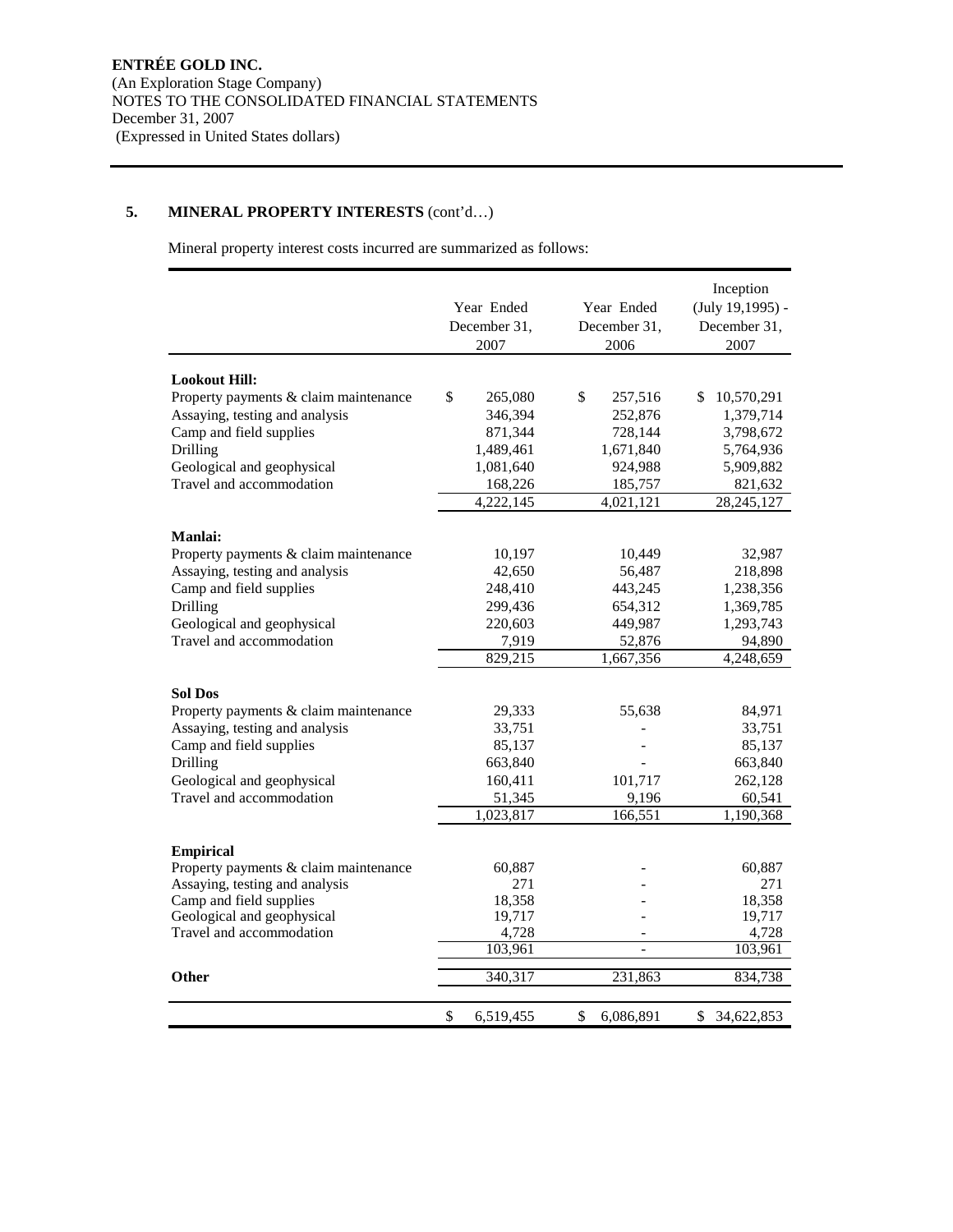## **6. COMMON STOCK**

In October 2002, the Company consolidated its issued share capital on a two old shares for one new share basis. Authorized share capital remained unchanged. All references to share and per share amounts in these consolidated financial statements have been adjusted accordingly.

In May 2004, the Company received stockholder approval to amend its Articles to increase the authorized share capital of the Company from 100,000,000 common shares without par value to an unlimited number of common shares without par value.

## **Share issuances**

In July 1995, the Company completed a private placement consisting of 4,200,000 common shares issued at a price of C\$0.02 per share for gross proceeds of \$60,852.

In July 1995, the Company issued 3,200,000 shares at a value of \$147,520 for the acquisition of a mineral property interest in Costa Rica. This mineral property was abandoned in 2001.

In January 1997, the Company completed a private placement consisting of 1,680,000 common shares issued at a price of C\$0.06 per share for gross proceeds of \$77,553.

In April 1997, the Company completed a private placement consisting of 2,200,000 common shares issued at a price of C\$0.12 per share for gross proceeds of \$197,165.

In February 2000, the Company issued 1,128,000 common shares for cash proceeds of \$113,922 on the exercise of stock options.

In September 2002, the Company completed a brokered private placement consisting of 4,000,000 units issued at a price of C\$0.20 per unit for gross proceeds of \$505,520. Each unit consisted of one common share and one-half non-transferable share purchase warrant. Each whole share purchase warrant entitled the holder to acquire one additional common share at a price of C\$0.40 per share for a period of one year. As part of this private placement, the Company issued 310,000 units as a finder's fee to the agent. Each agent's unit consisted of one common share and one-half non-transferable share purchase warrant whereby each whole share purchase warrant entitled the agent to acquire one additional common share at a price of C\$0.40 per share for a period of one year. Related share issue costs of \$112,338 were comprised of cash costs totalling \$72,556 and the fair value of 310,000 units estimated at \$39,782, of which \$39,178 was assigned to the common shares and \$604 was assigned to the warrants.

In January 2003, the Company completed a combination brokered and non-brokered private placement consisting of 2,500,000 units issued at a price of C\$0.35 per unit for gross proceeds of \$569,975. Each unit consisted of one common share and one-half non-transferable share purchase warrant. Each whole share purchase warrant entitled the holder to acquire one additional common share at a price of C\$0.40 per share for a period of one year. As part of this private placement, the Company issued 329,723 agent's warrants whereby each warrant entitled the agent to acquire one additional common share at a price of C\$0.40 per share for a period of one year. Related share issue costs of \$94,461 were comprised of cash costs totalling \$78,188 and the fair value of the agents warrants estimated at \$16,273.

In January 2003, the Company issued 100,000 common shares at a value of \$35,827 as a finder's fee towards the acquisition of mineral property interests.

In February 2003, the Company issued 12,500 common shares for proceeds of \$3,288 on the exercise of warrants.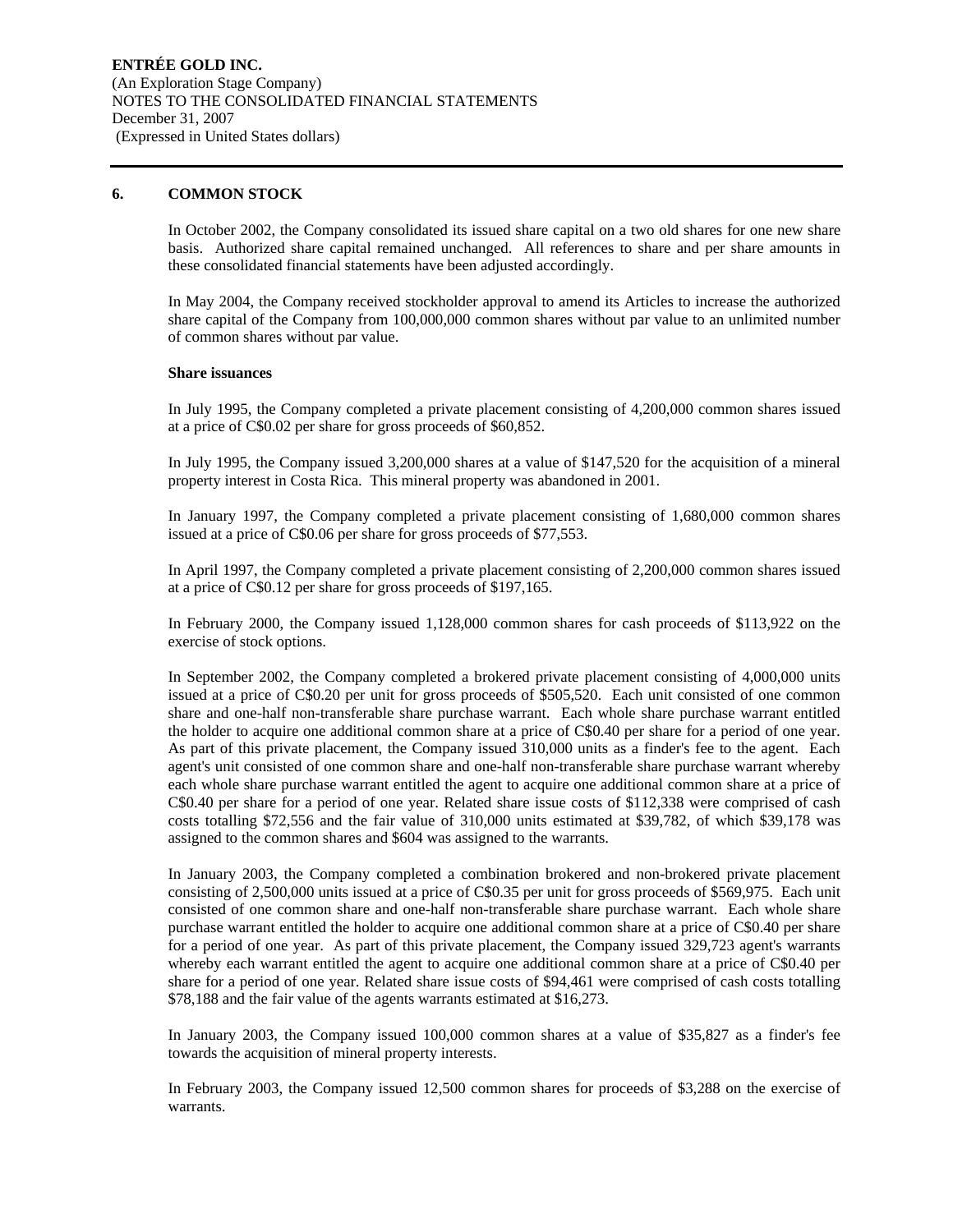#### **Share issuances** (cont'd…)

In March 2003, the Company issued 135,416 common shares at a value of \$45,839 and 67,708 nontransferable share purchase warrants with a value of \$5,252 to settle accounts payable totalling \$45,839 resulting in a loss on settlement of \$5,252. Each share purchase warrant entitled the holder to acquire one additional common share at a price of C\$0.60 per share for a period of one year.

In April 2003, the Company completed a non-brokered private placement consisting of 1,000,000 units issued at a price of C\$0.40 per unit for proceeds of \$275,560. Each unit consisted of one common share and one non-transferable share purchase warrant. Each share purchase warrant entitled the holder to acquire one additional common share at a price of C\$0.50 per share for the first year and at C\$0.60 per share for the second year. The Company incurred costs of \$4,408 with respect to this private placement.

In August 2003, the Company completed a non-brokered private placement consisting of 2,000,000 common shares issued at a price of C\$0.20 per share for gross proceeds of \$288,360. Related share issue costs of \$15,270 were charged as a reduction to the gross proceeds raised on the non-brokered private placement.

In October 2003, the Company completed a short-form offering and issued 2,352,942 units at a price of C\$0.85 per unit for gross proceeds of \$1,510,400. Each unit consisted of one common share and one-half of one non-transferable share purchase warrant. Each whole share purchase warrant allowed the holder to purchase one additional common share at an exercise price of C\$1.06 on or before October 22, 2005. The agent for the offering was paid a cash commission of 8.5% of the gross proceeds received, or \$128,384, in respect of units sold and received agent's warrants to acquire common shares equal to 10% of the number of units sold, or 235,294 warrants. The agent's warrants allowed the agent to purchase one additional common share at an exercise price of C\$0.95 per share on or before October 22, 2004. The agent was also issued 100,000 units as a corporate finance fee. Each agent's unit consisted of one common share and onehalf of one non-transferable share purchase warrant. Each whole share purchase warrant allowed the agent to purchase one additional common share at an exercise price of C\$0.95 on or before October 22, 2004. Related share issue costs of \$296,296 were comprised of cash costs totalling \$164,004 and the fair value of 100,000 agents units estimated at \$72,576 and the fair value of 235,294 agent's warrants estimated at \$59,716. The fair value of the agent's units of \$72,576 consisted of \$64,192 assigned to the common shares and \$8,384 assigned to the warrants.

In October 2003, the Company completed a brokered private placement consisting of 12,000,000 units at a price of C\$1.00 per unit for gross proceeds of \$9,092,400. Each unit consisted of one common share and one-half of one non-transferable share purchase warrant. Each whole share purchase warrant allowed the holder to purchase one additional common share at an exercise price of C\$1.35 on or before October 31, 2005. The agent for the offering was paid a cash commission of 6.5% of the gross proceeds received in respect of units sold by the agent up to 11,500,000 units, or \$566,381, and received 920,000 agent's warrants. The agent's warrants allowed the agent to purchase one additional common share at an exercise price of C\$1.35 per share on or before April 30, 2005. Related share issue costs of \$991,149 were comprised of cash costs totalling \$680,124 and the fair value of the agents warrants estimated at \$311,025.

In November 2003, the Company issued 5,000,000 shares at a value of \$3,806,000 pursuant to a mineral property option agreement (Note 5).

During the eight month period ended December 31, 2003 the Company issued 3,730,372 common shares for cash proceeds of \$1,310,221 on the exercise of warrants. The warrants exercised had a corresponding fair value of \$6,443 when issued which has been transferred from additional paid-in capital to common stock on the exercise of the warrants.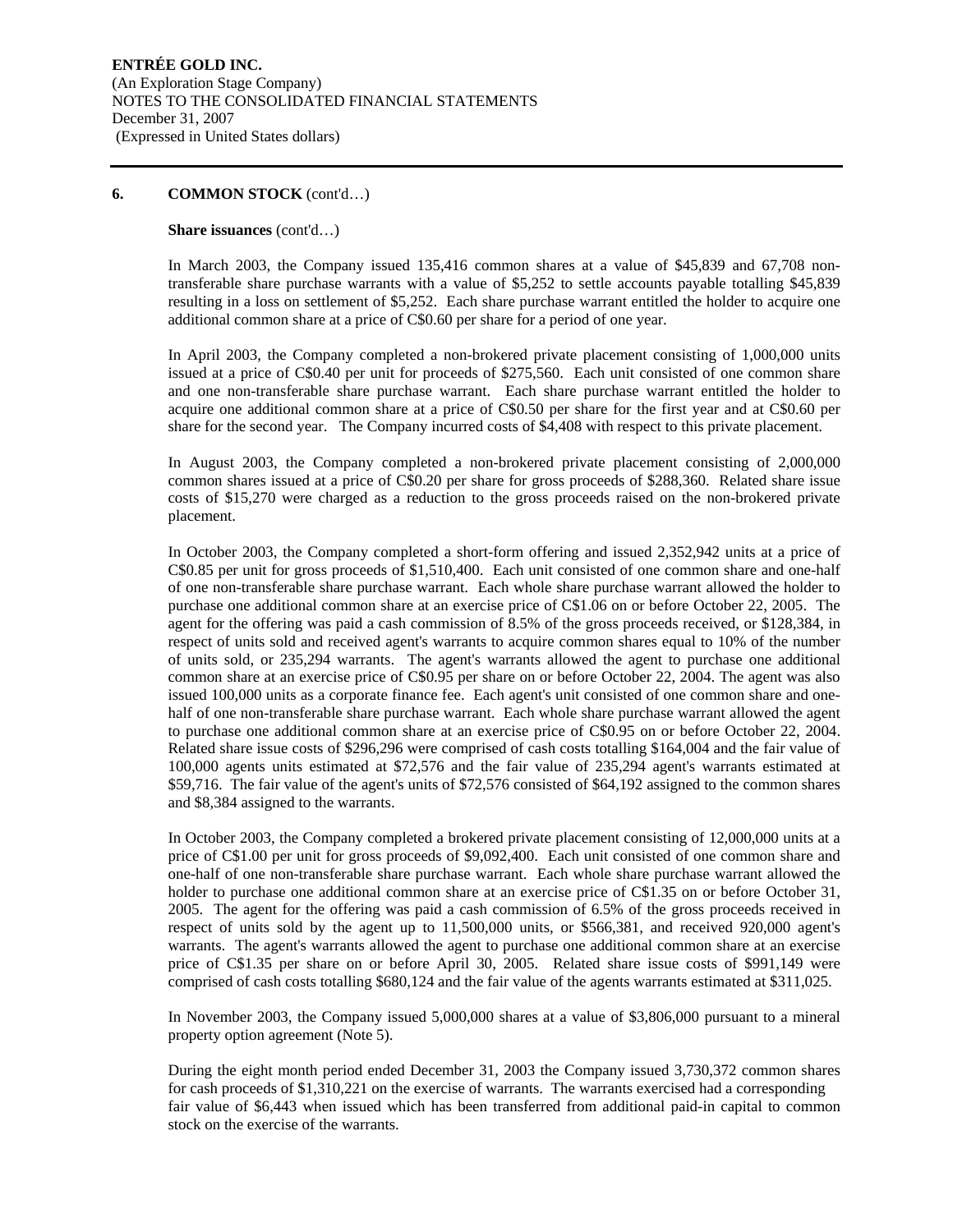## **Share issuances** (cont'd…)

During the eight month period ended December 31, 2003, the Company issued 35,000 common shares for cash proceeds of \$14,704 on the exercise of stock options. The fair value recorded when the options were granted of \$4,026 has been transferred from additional paid-in capital to common stock on the exercise of the options.

In January 2004, the Company issued 50,000 common shares for cash proceeds of \$17,942 on the exercise of stock options. The fair value recorded when the options were granted of \$8,238 has been transferred from additional paid-in capital to common stock on the exercise of the options.

In November 2004, the Company completed a non-brokered private placement consisting of 4,600,000 units at a price of C\$1.00 per unit for gross proceeds of \$3,846,521. Each unit consisted of one common share and one non-transferable share purchase warrant. Each share purchase warrant entitles the holder to purchase one additional common share at a price of C\$1.10 on or before November 9, 2006. Pursuant to an agreement with the Company, the placee, being Ivanhoe Mines, has a pre-emptive right to such percentage of any future offering of securities by the Company to enable them to preserve their pro-rata ownership interest in the Company after their acquisition of these 4,600,000 units. Related share issue costs were comprised of cash costs totalling \$21,026.

During the year ended December 31, 2004, the Company issued 533,836 common shares for cash proceeds of \$173,011 on the exercise of warrants. Certain of the warrants exercised had a corresponding fair value of \$13,197 when issued which has been transferred from additional paid-in capital to common stock on the exercise of the warrants.

In June 2005, the Company completed a non-brokered private placement consisting of 5,665,730 units at a price of C\$2.20 per unit for gross proceeds of \$10,170,207. Each unit consisted of one common share, one non-transferable share purchase A warrant and one non-transferable share purchase B warrant. Two A warrants entitle the holder to purchase one common share of the Company at a price of C\$2.75 for a period of 2 years. Two B warrants entitle the holder to purchase one common share of the Company at a price of C\$3.00 for a period of two years. Pursuant to an agreement with the Company, the placee, Kennecott Canada Exploration Inc. (indirect wholly-owned subsidiary of Rio Tinto plc) has the right to acquire additional securities and participate in future financings by the Company so as to maintain its proportional equity in the Company. Related share issue costs were comprised of cash costs totalling \$521,798.

In July 2005, the Company completed a non-brokered private placement consisting of 1,876,680 units at a price of C\$2.20 per unit for gross proceeds of \$3,367,890. Each unit consisted of one common share, one non-transferable share purchase A warrant and one non-transferable share purchase B warrant. Two A warrants entitle the holder to purchase one common share of the Company at a price of C\$2.75 for a period of 2 years. Two B warrants entitle the holder to purchase one common share of the Company at a price of C\$3.00 for a period of two years.

During the year ended December 31, 2005, the Company issued 10,456,450 common shares for cash proceeds of \$10,475,291 on the exercise of warrants.

During the year ended December 31, 2005, the Company issued 772,000 common shares for cash proceeds of \$705,673 on the exercise of stock options. The fair value recorded when the options were granted of \$532,908 has been transferred from additional paid–in capital to common stock on the exercise of the options.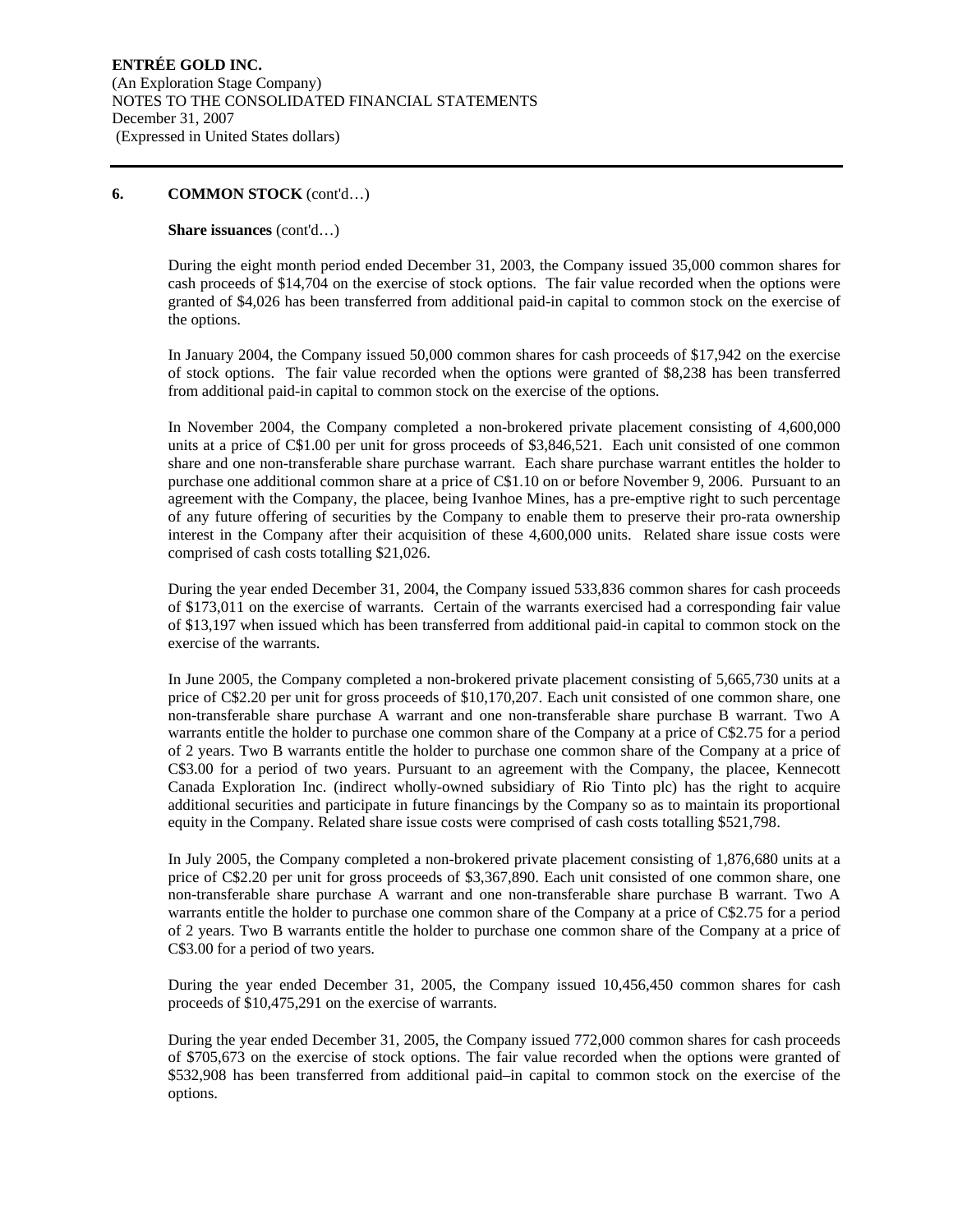## **Share issuances** (cont'd…)

During the year ended December 31, 2006, the Company issued 1,215,000 common shares for cash proceeds of \$1,108,717 on the exercise of stock options. The fair value recorded when the options were granted of \$753,628 has been transferred from additional paid–in capital to common stock on the exercise of the options.

In June 2006, the Company issued 4,167 common shares to the University of British Columbia as a donation to become a member of the Mineral Deposit Research Unit. The fair value recorded when the shares were issued of \$8,870 has been recorded as a donation expense.

In June 2007, the Company issued 7,542,408 common shares for cash proceeds of \$20,392,043 on the exercise of warrants.

In August 2007, the Company issued 15,000 shares at a value of \$33,976 to Empirical Discovery LLC pursuant to a mineral property option agreement (Note 5).

In November, 2007, the Company completed a brokered private placement consisting of 10,000,000 common shares at price of C\$3.00 per share for gross proceeds of C\$30,000,000. Ivanhoe Mines and Rio Tinto plc, through its wholly owned subsidiary Kennecott Canada Exploration Inc., elected to exercise their respective rights to participate in the private placement. Ivanhoe Mines acquired 2,128,356 shares at C\$3.00 for gross proceeds of C\$6,464,881. Rio Tinto plc acquired 2,300,284 shares at C\$3.00 for proceeds of C\$6,987,113. Related share issuance costs were cash costs totalling \$1,981,360.

During the year ended December 31, 2007, the Company issued 728,700 common shares for cash proceeds of \$603,684 on the exercise of stock options. The fair value recorded when the options were granted of \$322,880 has been transferred from additional paid–in capital to common stock on the exercise of the options.

## **Share purchase warrants**

Share purchase warrant transactions are summarized as follows:

|                              | Number of<br><b>Shares</b> | Weighted<br>Average<br><b>Exercise Price</b><br>(C <sub>s</sub> ) |
|------------------------------|----------------------------|-------------------------------------------------------------------|
| Balance at December 31, 2005 | 7,792,410                  | 2.82                                                              |
| Expired                      | (250,000)                  | 1.05                                                              |
| Balance at December 31, 2006 | 7,542,410                  | 2.88                                                              |
| Exercised                    | (7,542,408)                | 2.88                                                              |
| Rounding adjustment          |                            |                                                                   |
| Balance at December 31, 2007 |                            |                                                                   |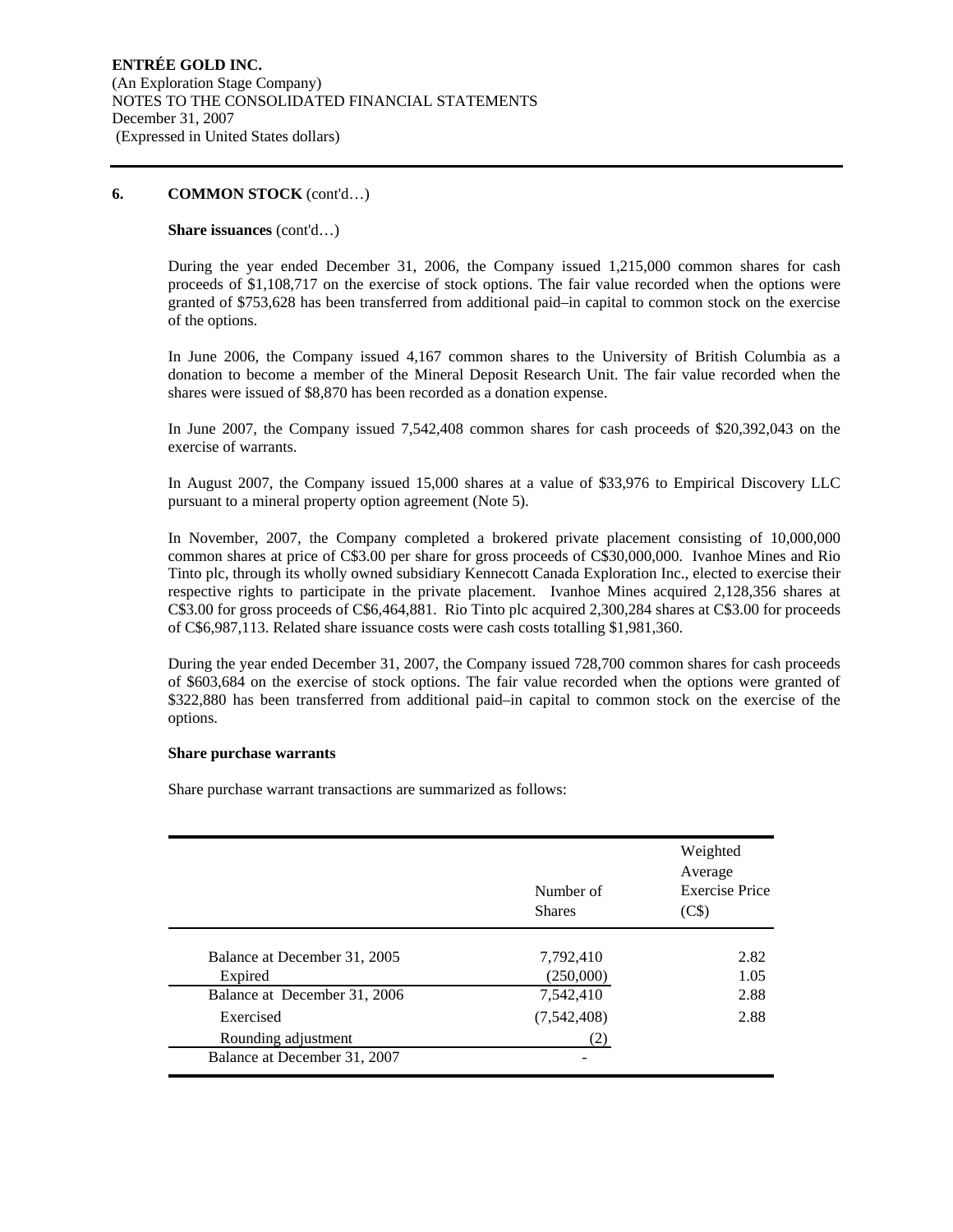## **Stock options**

During the year ended April 30, 2003, the Company adopted a stock option plan (the "Plan") to grant options to directors, officers, employees and consultants. Under the Plan, as amended in May 2007, the Company may grant options to acquire up to 10,644,000 common shares of the Company. Options granted can have a term up to ten years and an exercise price typically not less than the Company's closing stock price at the date of grant.

Stock option transactions are summarized as follows:

|                              | Number of<br><b>Shares</b> | Weighted<br>Average<br>Exercise<br>Price (C\$) |
|------------------------------|----------------------------|------------------------------------------------|
|                              |                            |                                                |
| Balance at December 31, 2005 | 8,483,000                  | 1.28                                           |
| Granted                      | 1,350,000                  | 1.45                                           |
| Exercised                    | (1,215,000)                | 1.04                                           |
| Expired                      | (40,000)                   | 1.14                                           |
| Balance at December 31, 2006 | 8,578,000                  | 1.34                                           |
| Granted                      | 1,500,500                  | 2.23                                           |
| Exercised                    | (728,700)                  | 0.87                                           |
| Expired                      | (100,000)                  | 0.46                                           |
| Balance at December 31, 2007 | 9,249,800                  | 1.53                                           |

The weighted average fair value per stock option granted during the year ended December 31, 2007 was \$1.39 (December 31, 2006 - \$0.85). The number of stock options exercisable at December 31, 2007 was 8,816,467.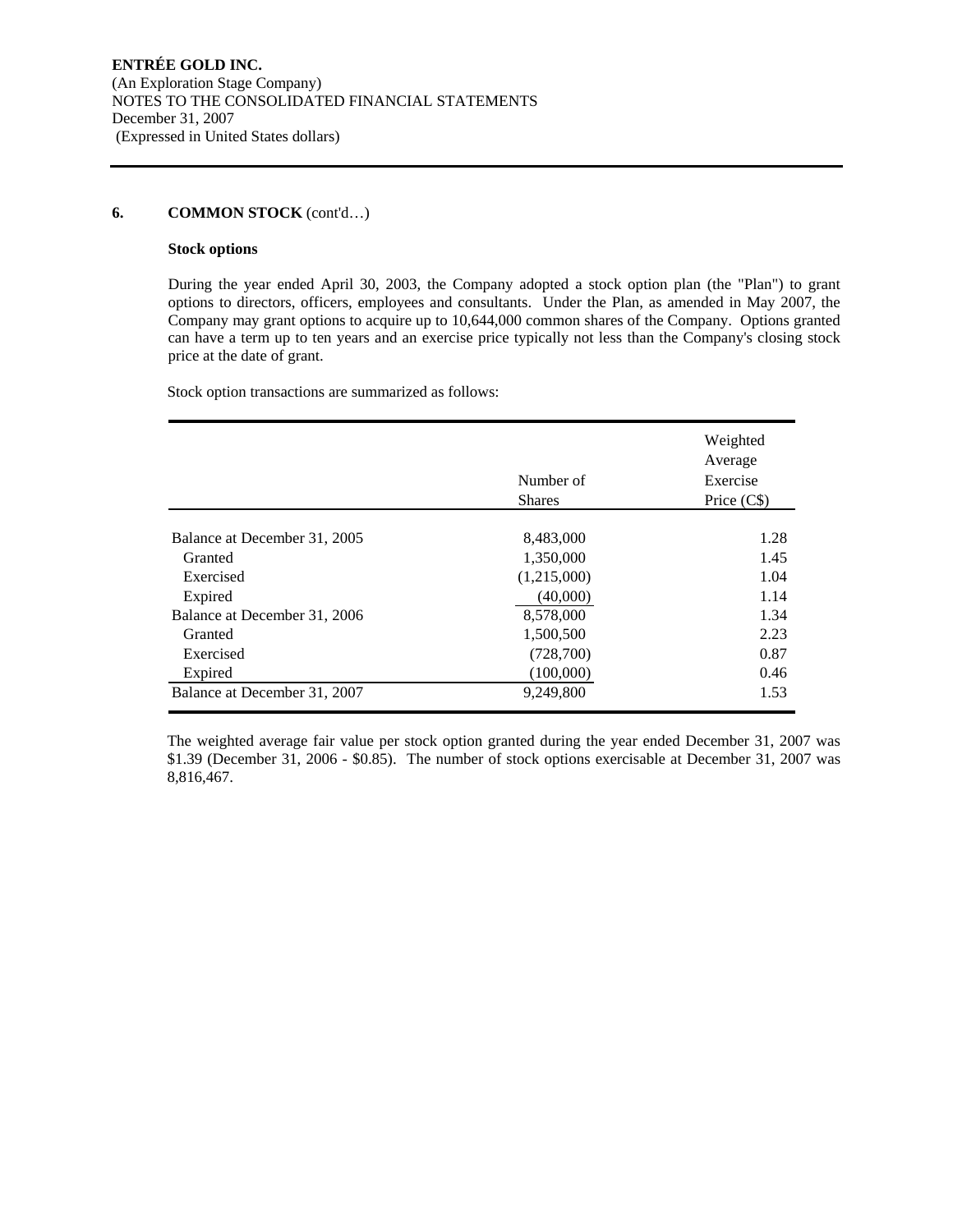## **Stock options** (cont'd …)

At December 31, 2007, the following stock options were outstanding:

|                  | Exercise |                    |
|------------------|----------|--------------------|
|                  | Price    | Expiry             |
| Number of Shares | (C\$)    | Date               |
|                  |          |                    |
| 275,000          | 0.60     | January 30, 2008   |
| 100,000          | 1.19     | March 3, 2008      |
| 20,000           | 1.32     | July 10, 2008      |
| 645,000          | 1.00     | September 18, 2008 |
| 175,000          | 2.32     | November 13, 2008  |
| 530,000          | 1.24     | February 11, 2009  |
| 30,000           | 2.57     | August 24, 2009    |
| 100,000          | 3.10     | November 1, 2009   |
| 1,385,000        | 1.15     | November 12, 2009  |
| 600,000          | 1.25     | December 17, 2009  |
| 400,000          | 1.28     | January 7, 2010    |
| 75,000           | 1.19     | March 3, 2010      |
| 63,000           | 1.48     | May 24, 2010       |
| 2,180,000        | 1.75     | June 9, 2010       |
| 100,000          | 2.00     | August 15, 2010    |
| 25,000           | 1.66     | August 25, 2010    |
| 20,000           | 1.85     | September 28, 2010 |
| 125,000          | 1.80     | January 23, 2011   |
| 100,000          | 2.20     | February 8, 2011   |
| 20,000           | 2.34     | March 28, 2011     |
| 974,300          | 1.32     | July 10, 2011      |
| 10,000           | 1.77     | December 11, 2011  |
| 50,000           | 1.77     | January 22, 2012   |
| 238,000          | 2.16     | April 5, 2012      |
| 500,000          | 2.06     | May 16, 2012       |
| 509,500          | 2.30     | May 31, 2012       |
| 9,249,800        |          |                    |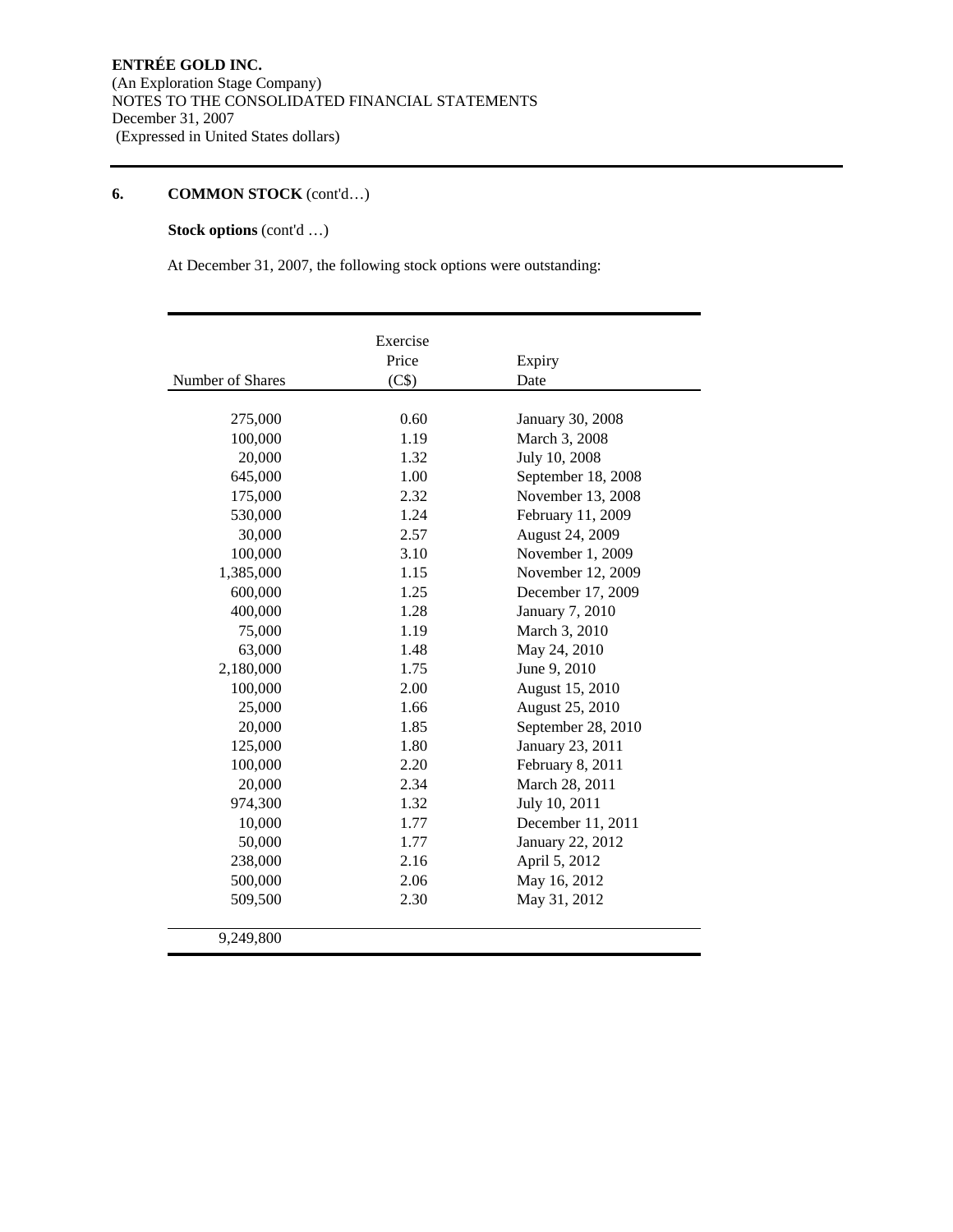## **Stock-based compensation**

The fair value of stock options granted during the year ended December 31, 2007 was \$2,082,780 (December 31, 2006 - \$1,014,093) which is being recognized over the options vesting periods. The fair value of stock options granted and recognized during the year ended December 31, 2007 was \$1,732,839 (December 31, 2006 - \$1,031,683) which has been recorded in the consolidated statements of operations as follows with corresponding additional paid-in capital recorded in stockholders' equity:

|                                | Year Ended<br>December 31, December 31,<br>2007 |    | Year Ended<br>2006 |   | Cumulative to<br>December 31.<br>2007 |
|--------------------------------|-------------------------------------------------|----|--------------------|---|---------------------------------------|
|                                |                                                 |    |                    |   |                                       |
| Consulting fees                | \$<br>434.439                                   | S  | 102,579            | S | 1,794,562                             |
| Legal                          | 37,175                                          |    |                    |   | 287,931                               |
| Management fees                | 668,809                                         |    | 270,573            |   | 3,486,931                             |
| Mineral property interests     | 175,678                                         |    | 275,542            |   | 1,718,832                             |
| Office and administration      | 353,910                                         |    | 352,354            |   | 1,754,441                             |
| Stockholder communications and |                                                 |    |                    |   |                                       |
| investor relations             | 62,828                                          |    | 30,635             |   | 758,144                               |
|                                | 1,732,839                                       | S. | 1.031.683          |   | 9,800,841                             |

The following weighted-average assumptions were used for the Black-Scholes valuation of stock options granted:

|                                  | Year Ended<br>December 31, December 31,<br>2007 | Year Ended<br>2006 |
|----------------------------------|-------------------------------------------------|--------------------|
| Risk-free interest rate          | 4.31%                                           | 4.25%              |
| Expected life of options (years) | 4.70                                            | 5.00               |
| Annualized volatility            | 87.00%                                          | 68.00%             |
| Dividend rate                    | $0.00\%$                                        | $0.00\%$           |

## **7. RELATED PARTY TRANSACTIONS**

The Company entered into the following transactions with related parties during the period ended December 31, 2007:

a) Paid or accrued management fees of \$70,911 (December 31, 2006 - \$45,741) to directors and officers of the Company.

These transactions were in the normal course of operations and were measured at the exchange amount which represented the amount of consideration established and agreed to by the related parties.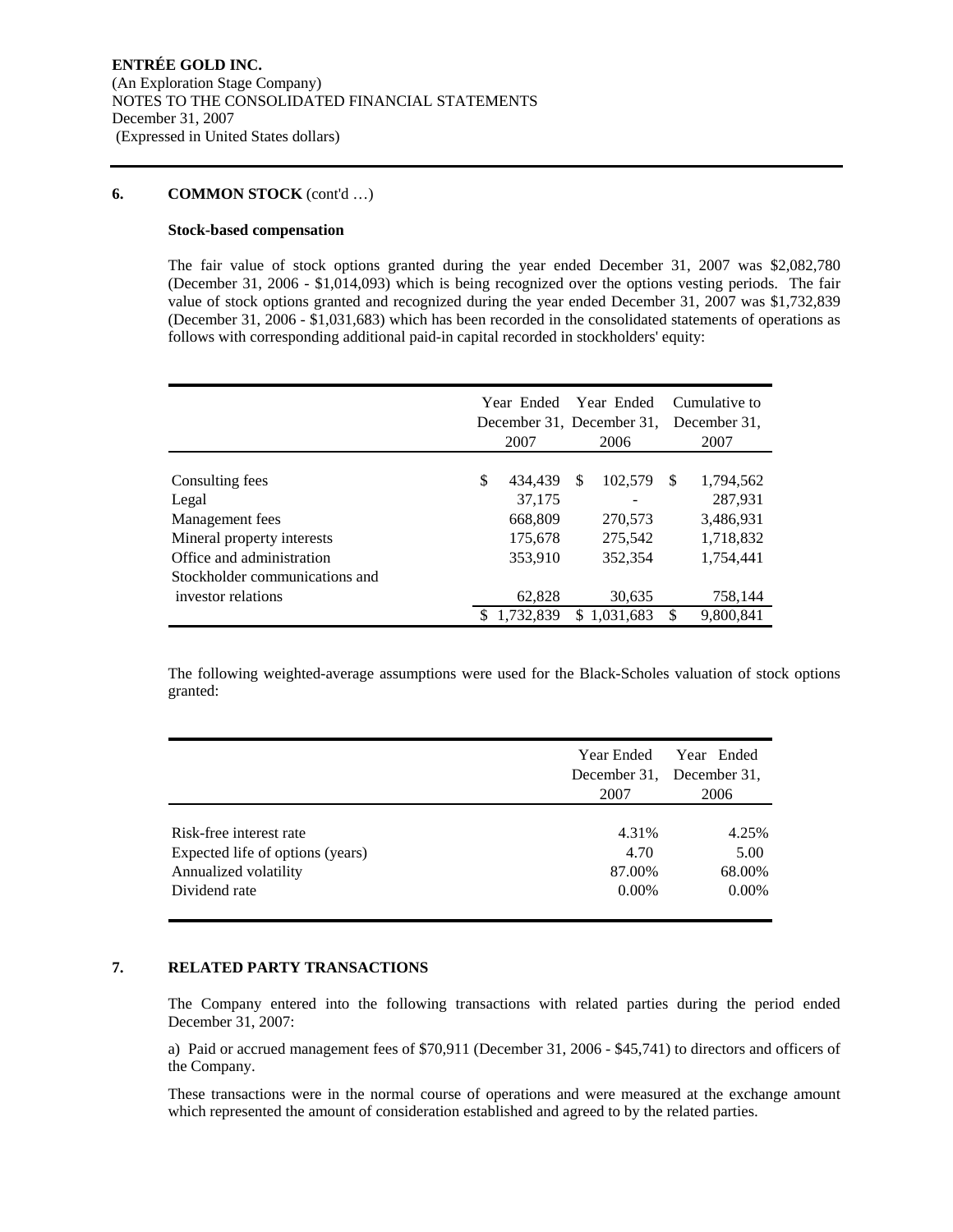## **8. SEGMENT INFORMATION**

The Company operates in one business segment being the exploration of mineral property interests.

Geographic information is as follows:

|                     | December 31, December 31,<br>2007<br>2006  |
|---------------------|--------------------------------------------|
| Identifiable assets |                                            |
| Canada              | \$71,456,338<br>\$14,827,904               |
| Mongolia            | 575,513<br>682,190                         |
| <b>USA</b>          | 39,732                                     |
|                     | $\overline{\$}$ 72,071,583<br>\$15,510,094 |
|                     | Year Ended<br>Year Ended                   |
|                     |                                            |
|                     | December 31, December 31,                  |
|                     | 2007<br>2006                               |
| Loss for the year   |                                            |
| Canada              | $(4,950,382)$ $(3,223,491)$                |
| Mongolia            | $(5,685,866)$ \$ $(6,265,299)$             |
| <b>USA</b>          | $(1,197,168)$ \$ $(166,551)$               |
|                     |                                            |

## **9. INCOME TAXES**

A reconciliation of income taxes at statutory rates with the reported taxes is as follows:

|                                             | Year ended<br>December 31,<br>2007 | Year ended<br>December 31,<br>2006 |
|---------------------------------------------|------------------------------------|------------------------------------|
|                                             |                                    |                                    |
| Loss for the year                           | \$(11,833,416)                     | (9,655,341)                        |
| Statutory rate                              | 34.1%                              | 36.1%                              |
| Expected income tax recovery                | 4,035,195                          | 3,487,509                          |
| Permanent differences                       | (762, 825)                         | (374, 450)                         |
| Temporary differences                       | (2,406,022)                        | (2,171,493)                        |
| Tax deductible share issue costs            | 307,465                            | 131,009                            |
| Difference in foreign tax rates             | (134, 623)                         | (34,603)                           |
| Unrecognized benefits of non-capital losses | (1,039,190)                        | (1,037,972)                        |
| Total income taxes                          | \$                                 |                                    |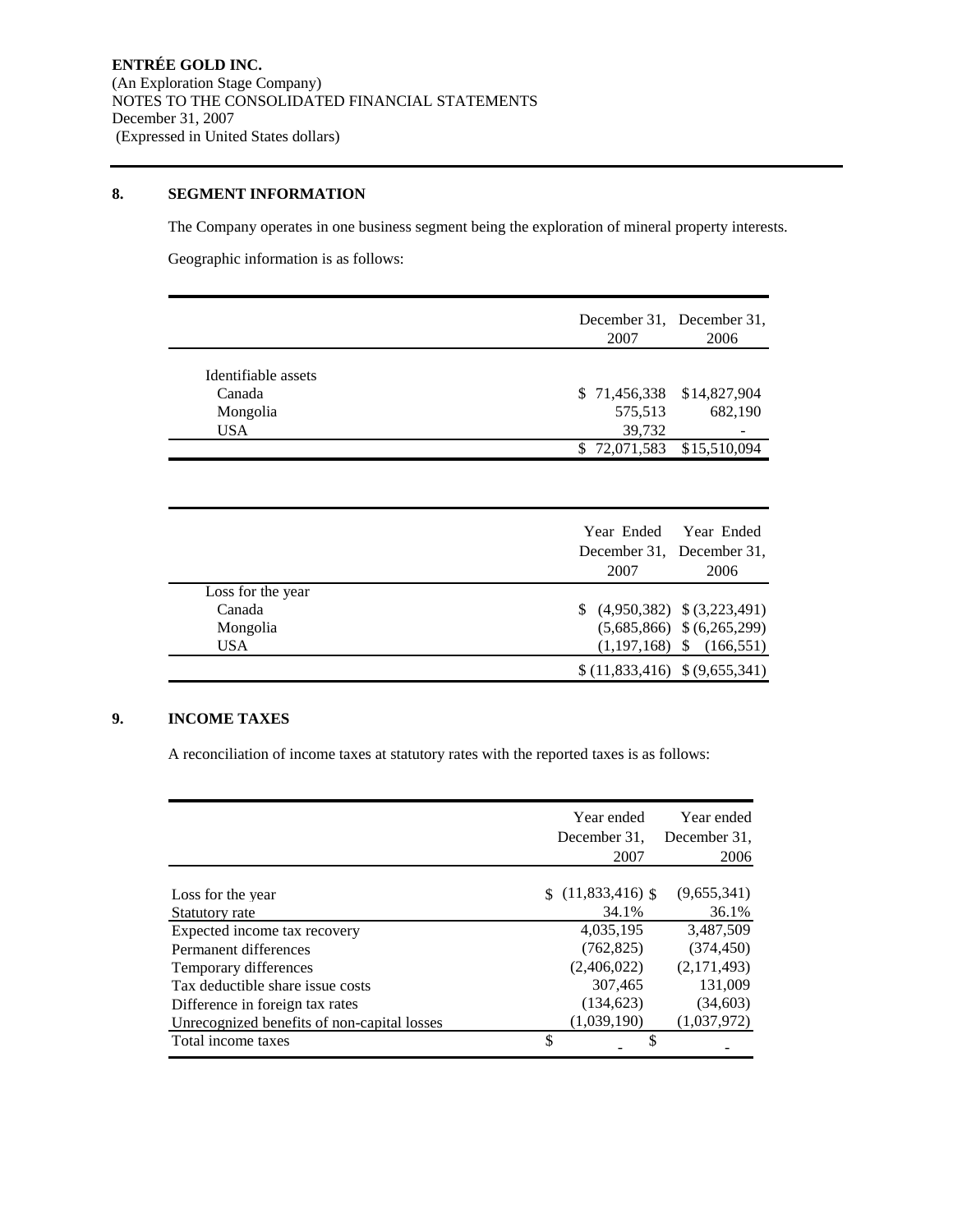## **9. INCOME TAXES** (cont'd …)

The significant components of the Company's deferred income tax assets are as follows:

|                                | December 31.       | December 31.   |
|--------------------------------|--------------------|----------------|
|                                | 2007               | 2006           |
|                                |                    |                |
| Deferred income tax assets:    |                    |                |
| Non-capital loss carry forward | \$<br>2,921,789 \$ | 2,375,558      |
| Capital loss carry forward     | 134,780            |                |
| Resource expenditures          | 432,280            | 7,880,835      |
| Equipment                      | 216,433            | 256,281        |
| Share issue costs              | 485,463            | 153,497        |
|                                | 4,190,745          | 10,666,171     |
| Valuation allowance            | (4,190,745)        | (10, 666, 171) |
| Net deferred income tax assets | \$                 |                |

The Company has available for deduction against future taxable income non-capital losses of approximately \$8,000,000 in Canada and \$2,700,000 in Mongolia and \$200,000 in the United States of America. These losses, if not utilized, will expire through 2026. Subject to certain restrictions, the Company also has foreign resource expenditures available to reduce taxable income in future years. Future tax benefits which may arise as a result of these losses, resource expenditures and share issue costs have been offset in these financial statements by a valuation allowance.

The Company adopted the provisions of FIN 48 on January 1, 2007. No cumulative effect adjustment to the January 1, 2007 balance of the Company's deficit was required upon the implementation of FIN 48.

The following table summarizes the activity related to our unrecognized tax benefits.

| Balance at January 31, 2007                | $\overline{\phantom{a}}$ |
|--------------------------------------------|--------------------------|
| Increase due to prior year tax positions   | 6.507.343                |
| Increase due to current year tax positions | 1,314,216                |
| Balance at December 31, 2007               | 7.821.559                |

The Company recognizes interest accrued related to unrecognized tax benefits in interest expense and penalties in operating expenses. As of December 31, 2007, there was no accrued interest or accrued penalties.

The Company files income tax returns in Canada and several foreign jurisdictions. The Company's Canadian income tax returns are open from 2004 through 2007. For the other foreign jurisdictions, including Mongolia, all years remain open.